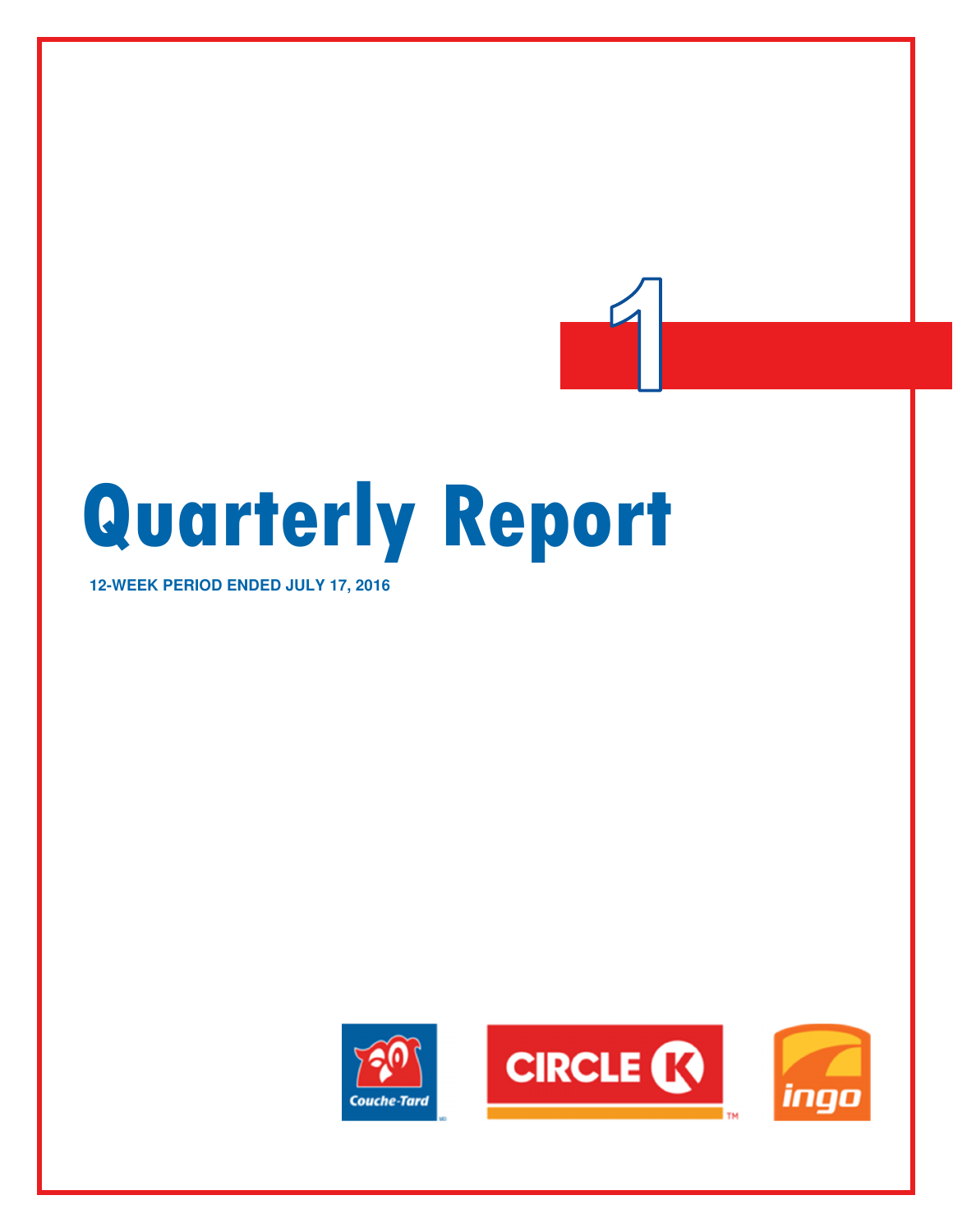# **Management Discussion and Analysis**

The purpose of this Management Discussion and Analysis ("MD&A") is, as required by regulators, to explain management's point of view on the financial condition and results of the operations of Alimentation Couche-Tard Inc. ("Couche-Tard") as well as its performance during the first quarter of the fiscal year ending April 30, 2017. More specifically, it aims to let the reader better understand our development strategy, performance in relation to objectives, future expectations, and how we address risk and manage our financial resources. This MD&A also provides information to improve the reader's understanding of Couche-Tard's consolidated financial statements and related notes. It should therefore be read in conjunction with those documents. By "we", "our", "us" and "the Corporation", we refer collectively to Couche-Tard and its subsidiaries.

Except where otherwise indicated, all financial information reflected herein is expressed in United States dollars ("US dollars") and determined on the basis of International Financial Reporting Standards ("IFRS") as issued by the International Accounting Standards Board ("IASB"). We also use measures in this MD&A that do not comply with IFRS. Where such measures are presented, they are defined and the reader is informed. This MD&A should be read in conjunction with the annual consolidated financial statements and related notes included in our 2016 Annual Report, which, along with additional information relating to Couche-Tard, including the most recent Annual Information Form, is available on SEDAR at http://www.sedar.com/ and on our website at http://corpo.couche-tard.com/.

# **Forward-Looking Statements**

This MD&A includes certain statements that are "forward-looking statements" within the meaning of the securities laws of Canada. Any statement in this MD&A that is not a statement of historical fact may be deemed to be a forward-looking statement. When used in this MD&A, the words "believe", "could", "should", "intend", "expect", "estimate", "assume" and other similar expressions are generally intended to identify forward-looking statements. It is important to know that the forward-looking statements in this MD&A describe our expectations as at August 30, 2016, which are not guarantees of the future performance of Couche-Tard or its industry, and involve known and unknown risks and uncertainties that may cause Couche-Tard's or the industry's outlook, actual results or performance to be materially different from any future results or performance expressed or implied by such statements. Our actual results could be materially different from our expectations if known or unknown risks affect our business, or if our estimates or assumptions turn out to be inaccurate. A change affecting an assumption can also have an impact on other interrelated assumptions, which could increase or diminish the effect of the change. As a result, we cannot guarantee that any forward-looking statement will materialize and, accordingly, the reader is cautioned not to place undue reliance on these forward-looking statements. Forward-looking statements do not take into account the effect that transactions or special items announced or occurring after the statements are made may have on our business. For example, they do not include the effect of sales of assets, monetization, mergers, acquisitions, other business combinations or transactions, asset write-downs or other charges announced or occurring after forward-looking statements are made.

Unless otherwise required by applicable securities laws, we disclaim any intention or obligation to update or revise the forward-looking statements, whether as a result of new information, future events or otherwise.

The foregoing risks and uncertainties include the risks set forth under "Business Risks" in our 2016 Annual Report as well as other risks detailed from time to time in reports filed by Couche-Tard with securities regulators in Canada.

# **Our Business**

We are the leader in the Canadian convenience store industry. In the United States, we are the largest independent convenience store operator in terms of number of company-operated stores. In Europe, we are a leader in convenience store and road transportation fuel retail in the Scandinavian countries (Norway, Sweden and Denmark), in the Baltic States (Estonia, Latvia and Lithuania) and in Ireland with an important presence in Poland.

As of July 17, 2016, our network comprised 7,863 convenience stores throughout North America, including 6,474 stores with road transportation fuel dispensing. Our North American network consists of 15 business units, including 11 in the United States covering 41 states and 4 in Canada covering all 10 provinces. Approximately 80,000 people are employed throughout our network and at our service offices in North America.

In Europe, we operate a broad retail network across Scandinavia, Ireland, Poland, the Baltics and Russia through ten business units. As of July 17, 2016, this network comprised 2,708 service stations, the majority of which offer road transportation fuel and convenience products while the others are unmanned automated fuel stations which only offer road transportation fuel. We also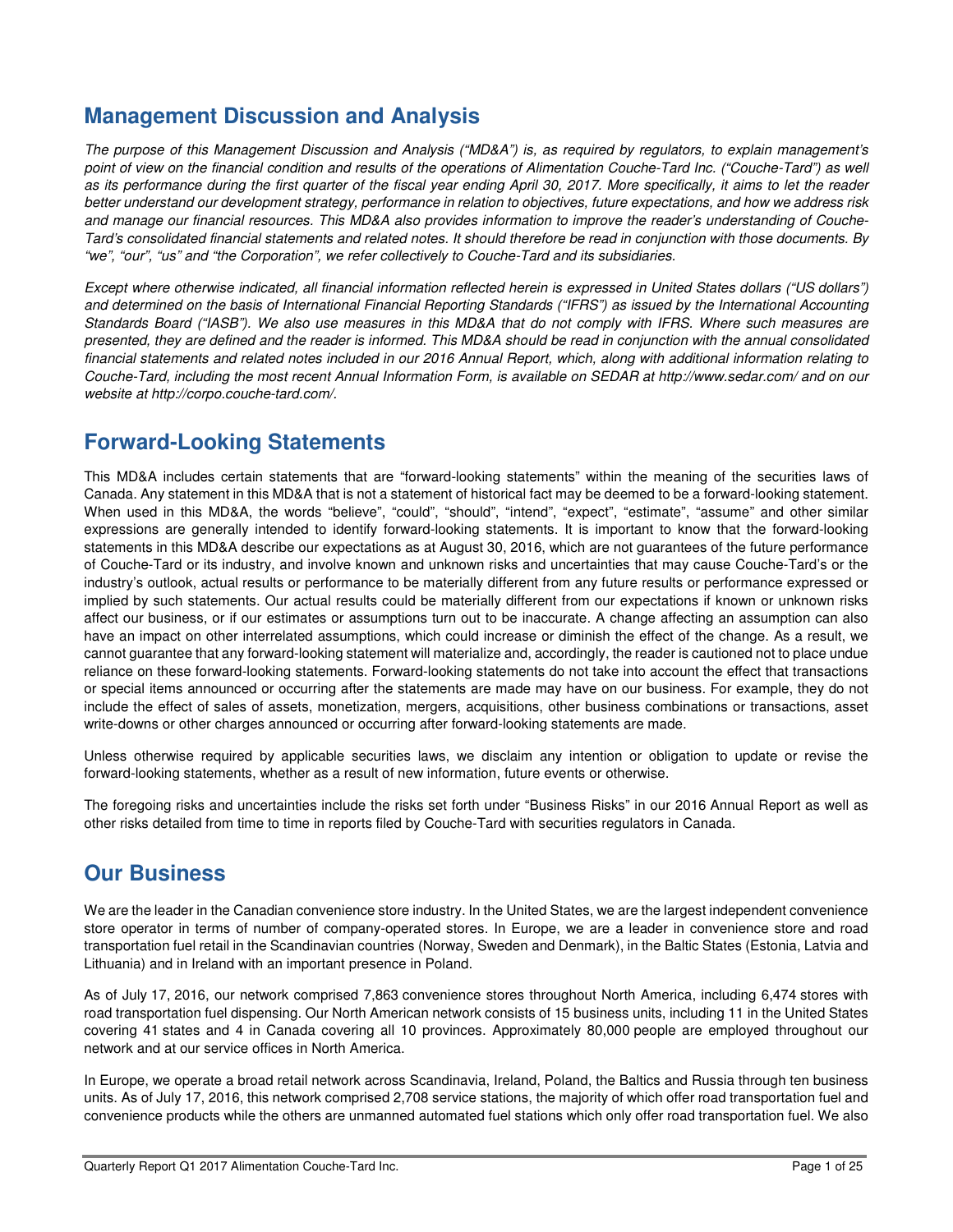offer other products including stationary energy, marine fuel, aviation fuel, lubricants and chemicals. Including employees at branded franchise stores, approximately 25,000 people work in our retail network, terminals and service offices across Europe.

In addition, under licensing agreements, more than 1,500 stores are operated under the Circle K banner in 13 other countries and territories worldwide (China, Costa Rica, Egypt, Guam, Honduras, Hong Kong, Indonesia, Macau, Malaysia, Mexico, the Philippines, the United Arab Emirates and Vietnam), which brings our total network to over 12,000 stores.

Our mission is to offer our customers fast and friendly service by developing a warm and customized relationship with them, while finding ways to pleasantly surprise them on a daily basis. To this end, we strive to meet the demands and needs of people on the go. We offer food, hot and cold beverages, car wash services, road transportation fuel and other high quality products and services designed to meet or exceed customers' demands in a clean, welcoming and efficient environment. Our positioning in the industry stems primarily from the success of our business model, which is based on a decentralized management structure, an ongoing comparison of best practices and operational expertise enhanced by our experience in the various regions of our network. Our positioning is also a result of our focus on in-store merchandise and on our continued investment in our people and our stores.

# **Value creation**

In the United States, the convenience store sector is fragmented and in a consolidation phase. We are participating in this process through our acquisitions, the market shares we gain when competitors close sites, and by improving our offering. In Europe and Canada, the convenience store sector is often dominated by a few major players, including integrated oil companies. Some of these integrated oil companies are in the process of selling, or are expected to sell, their retail assets. We intend to study investment opportunities that might come to us through this process.

No matter the context, to create value for our Corporation and its shareholders, acquisitions have to be concluded at reasonable conditions. Therefore, we do not necessarily favor store count growth to the detriment of profitability. In addition to acquisitions, organic contributions have played an important role in the recent growth of our net earnings. Highlights have included the on-going improvements we have made to our offer, including fresh products, to our supply terms and to our efficiency. All these elements have contributed to the growth in our net earnings and to value creation for our shareholders and other stakeholders. We intend to continue in this direction.

# **Exchange Rate Data**

We use the US dollar as our reporting currency which provides more relevant information given the predominance of our operations in the United States.

The following table sets forth information about exchange rates based upon closing rates expressed as US dollars per comparative currency unit:

|                        | 12-week periods ended |               |  |  |
|------------------------|-----------------------|---------------|--|--|
|                        | July 17, 2016         | July 19, 2015 |  |  |
| Average for period (1) |                       |               |  |  |
| Canadian Dollar        | 0.7754                | 0.8092        |  |  |
| Norwegian krone        | 0.1205                | 0.1284        |  |  |
| Swedish krone          | 0.1203                | 0.1198        |  |  |
| Danish krone           | 0.1510                | 0.1494        |  |  |
| Zloty                  | 0.2550                | 0.2696        |  |  |
| Euro                   | 1.1235                | 1.1150        |  |  |
| Ruble                  | 0.0153                | 0.0187        |  |  |
|                        |                       |               |  |  |

|                 | As at July 17, 2016 | As at April 24, 2016 |
|-----------------|---------------------|----------------------|
| Period end      |                     |                      |
| Canadian Dollar | 0.7772              | 0.7892               |
| Norwegian krone | 0.1194              | 0.1217               |
| Swedish krone   | 0.1177              | 0.1231               |
| Danish krone    | 0.1496              | 0.1510               |
| Zloty           | 0.2523              | 0.2572               |
| Euro            | 1.1128              | 1.1239               |
| Ruble           | 0.0158              | 0.0150               |
|                 |                     |                      |

(1) Calculated by taking the average of the exchange rates of each day in the applicable period.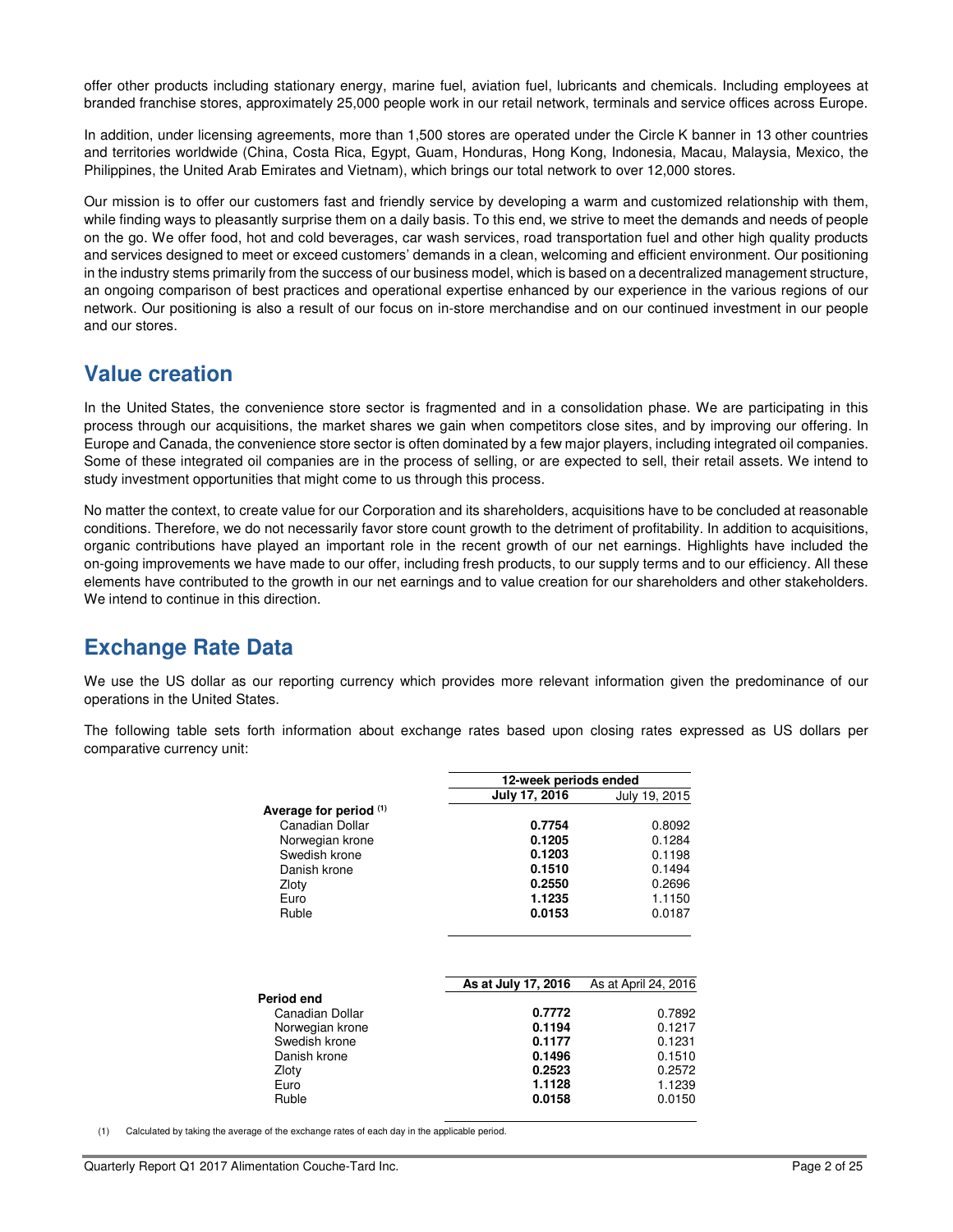As we use the US dollar as our reporting currency, in our consolidated financial statements and in this document, unless indicated otherwise, results from our Canadian, European and corporate operations are translated into US dollars using the average rate for the period. Unless otherwise indicated, variances and explanations regarding changes in the foreign exchange rate and the volatility of the Canadian dollar and European currencies which we discuss in the present document are therefore related to the translation into US dollars of our Canadian, European and corporate operations' results.

# **Overview of the first quarter of Fiscal 2017**

We closed the first quarter of fiscal 2017 with net earnings of \$324.4 million, compared with \$297.8 million for the first quarter of the previous fiscal year. Diluted net earnings per share stood at \$0.57, compared with \$0.52 for the previous year.

Results for the first quarter of fiscal 2017 include a \$6.9 million pre-tax accelerated depreciation and amortization expense in connection with our global brand initiative as well as a \$3.2 million pre-tax net foreign exchange gain. Results for the first quarter of fiscal 2016 included a pre-tax net foreign exchange gain of \$6.8 million.

Excluding these items as well as acquisition costs from both comparable periods, net earnings for the first quarter of fiscal 2017 would have been approximately \$328.0 million (\$0.58 per share on a diluted basis), compared with \$293.0 million (\$0.51 per share on a diluted basis) for the first quarter of fiscal 2016, an increase of \$35.0 million or 11.9%. This increase is attributable to higher fuel margins, to continued organic growth as well as to the contribution from acquisitions. These items, which contributed to the growth in net earnings, were partially offset by the impact of a higher consolidated income tax rate as well as by the negative net impact from the translation of revenues and expenses from our Canadian and European operations into US dollars.

# **The Pantry Inc. ("The Pantry") – Synergies and cost reductions initiatives**

## Cost reductions

We expect to achieve a minimum of \$85.0 million<sup>1</sup> in cost reductions before income taxes over the 24-month period following the acquisition. Since the acquisition, our current cost reduction run rate reached \$71.0 million<sup>1</sup> before income taxes. These cost reductions mainly reduced operating, selling, administrative and general expenses and, to a lesser extent, the cost of sales.

## Merchandise, service and fuel supply costs

In addition to the cost reductions discussed above, we have taken actions which should allow us to reduce our annual merchandise and service supply costs by approximately \$27.0 million<sup>1</sup> before income taxes, in line with our objective. As for fuel synergies associated with the fuel rebranding of approximately 1,000 stores in the U.S. southeast, we have also reached our target.

# **Topaz**

 $\overline{a}$ 

## Preliminary purchase price allocation and adjustments to balance sheet items previously reported

During the first quarter of fiscal 2017, we adjusted the purchase price allocation of Topaz to reflect our fair value assessment of some of the assets acquired and the goodwill for the transaction. The adjustments we made to the preliminary purchase price allocation did not have a significant impact on our previously reported net earnings. Because the acquisition closed shortly before the end of fiscal 2016 and given the size of the transaction, we have not yet finalized our fair value assessment of the assets acquired, the liabilities assumed and the goodwill for the transaction. Consequently, the purchase price allocation is preliminary and may be adjusted. These potential future adjustments to the purchase price allocation may result in significant adjustments to certain line items of our consolidated statements of earnings, including but not limited to: operating, selling, administrative and general expenses, depreciation, amortization and impairment of property and equipment, intangibles assets and other assets, net financial expenses and income taxes.

Our consolidated balance sheet as of April 24, 2016 has been adjusted assuming that the adjustments to the preliminary purchase price allocation of Topaz recorded during the first quarter of fiscal 2017 had been completed at the acquisition date.

<sup>&</sup>lt;sup>1</sup> As our synergies and cost reductions objective is considered a forward-looking statement, we are required, pursuant to securities laws, to clarify that our synergies and cost reductions estimate is based on a number of important factors and assumptions. Among other things, our synergies and cost reductions objective is based on our comparative analysis of organizational structures and current levels of spending across our network as well as on our ability to bridge the gap, where relevant. Our synergies and cost reductions objective is also based on our assessment of current contracts in North America and how we expect to be able to renegotiate these contracts to take advantage of our increased purchasing power. In addition, our synergies and cost reductions objective assumes that we will be able to establish and maintain an effective process for sharing best practices across our network. Finally, our objective is also based on our ability to integrate The Pantry's systems with ours. An important change in these facts and assumptions could significantly impact our synergies and cost reduction estimate as well as the timing of the implementation of our different initiatives.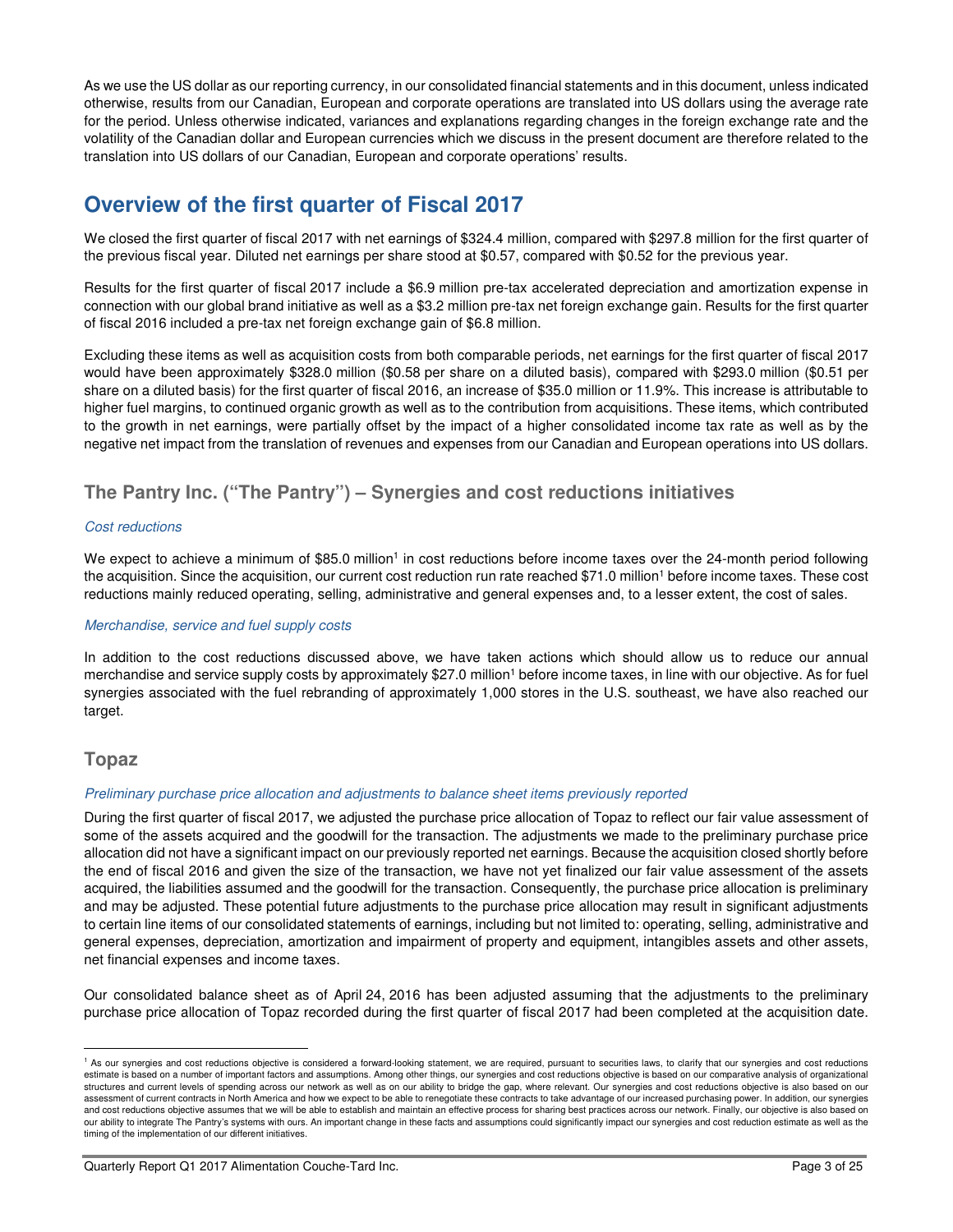Following these adjustments, as of April 24, 2016, the property and equipment and deferred income tax assets previously reported increased by \$4.2 million and by \$2.9 million, respectively, while the goodwill decreased by \$7.1 million.

# **Network growth**

## Multi-sites acquisitions

On May 1, 2016, we completed the acquisition of all the shares of Dansk Fuel A/S ("Dansk Fuel") from A/S Dansk Shell, comprising 315 service stations, a commercial fuel business and an aviation fuel business all located in Denmark. As per the requirements of the European commission, we will retain 127 sites, of which 82 are owned and 45 are leased from third parties and we will divest the remaining of the Dansk Fuel business in addition to 24 of our legacy sites. In order to meet these requirements, we signed an agreement for the sale of the shares of Dansk Fuel to DCC Holding A/S, a subsidiary of DCC plc, which is pending the customary regulatory approvals. This sale transaction is expected to close during the third quarter of fiscal 2017, once the retained sites are transferred to our Danish subsidiary. Until approval and completion of this transaction, Couche-Tard and Dansk Fuel will continue to operate separately. A trustee has been appointed to manage and operate Dansk Fuel during this interim period as required by the European commission. As we do not have control over Dansk Fuel's operation, its shares are accounted for as an investment in an associated company using the equity method during this quarter.

We gain control over the operations of the retained sites as they are transferred from Dansk Fuel to our Danish subsidiary and from that date the results and assets related to these sites are included in our balance sheet and our consolidated earnings. Of the 127 retained sites, 72 are full-service stations, 49 are unmanned automated fuel stations and 6 are truck stops, all of which are dealer-operated. During the first quarter of fiscal 2017, we have reached agreements with the independent dealers to convert all the retained sites to company-operated sites.

During the first quarter of fiscal year 2017, we transferred 50 sites from Dansk Fuel to our Danish subsidiary and converted those 50 sites to the company-operated model. We expect that the transfer and conversion of the remaining 77 sites will be completed by the end of the third quarter of fiscal year 2017.

## Single-site acquisitions

During the first quarter of fiscal 2017, we acquired one company-operated store through a distinct transaction. Available cash was used for this acquisition.

## Store construction

We completed the construction, relocation or reconstruction of 14 stores during the first quarter of fiscal 2017.

As of July 17, 2016, 33 stores were under construction and should open in the upcoming quarters.

## Transactions subsequent to quarter-end

On August 21, 2016, we announced a definitive merger agreement with CST Brands, Inc. ("CST") under which we would acquire CST in an all-cash transaction for US \$48.53 per share, with a total enterprise value of approximately \$4.4 billion including net debt assumed. CST is based in San Antonio, Texas and employs over 14,000 people at over 2,000 locations throughout the Southwestern United States with an important presence in Texas, in Georgia, in the U.S. Southeast Region, in the State of New York and Eastern Canada. This transaction is expected to be financed using available cash, existing credit facilities and a new term loan. The CST transaction is expected to close in early calendar year 2017 and is subject to the approval of CST's stockholders and regulatory approvals in the United States and Canada.

We have also entered into an agreement with Parkland Fuel Corporation pursuant to which we would sell certain Canadian assets of CST after the merger for approximately \$750.0 million. This transaction is subject to customary regulatory approval and closing conditions.

On August 29, 2016, we signed an agreement to purchase 53 sites from American General Investments, LLC and North American Financial Group, LLC, located in Louisiana, United States. These convenience stores operate under the Cracker Barrel brand and include 12 quick service restaurants. Under the agreement, we would own the land and building for 47 sites and would assume or enter into leases for the remaining 6 locations. The transaction is anticipated to close in the third quarter of fiscal year 2017 and is subject to the standard regulatory approvals and closing conditions. We expect to finance this transaction using our available cash and existing credit facilities.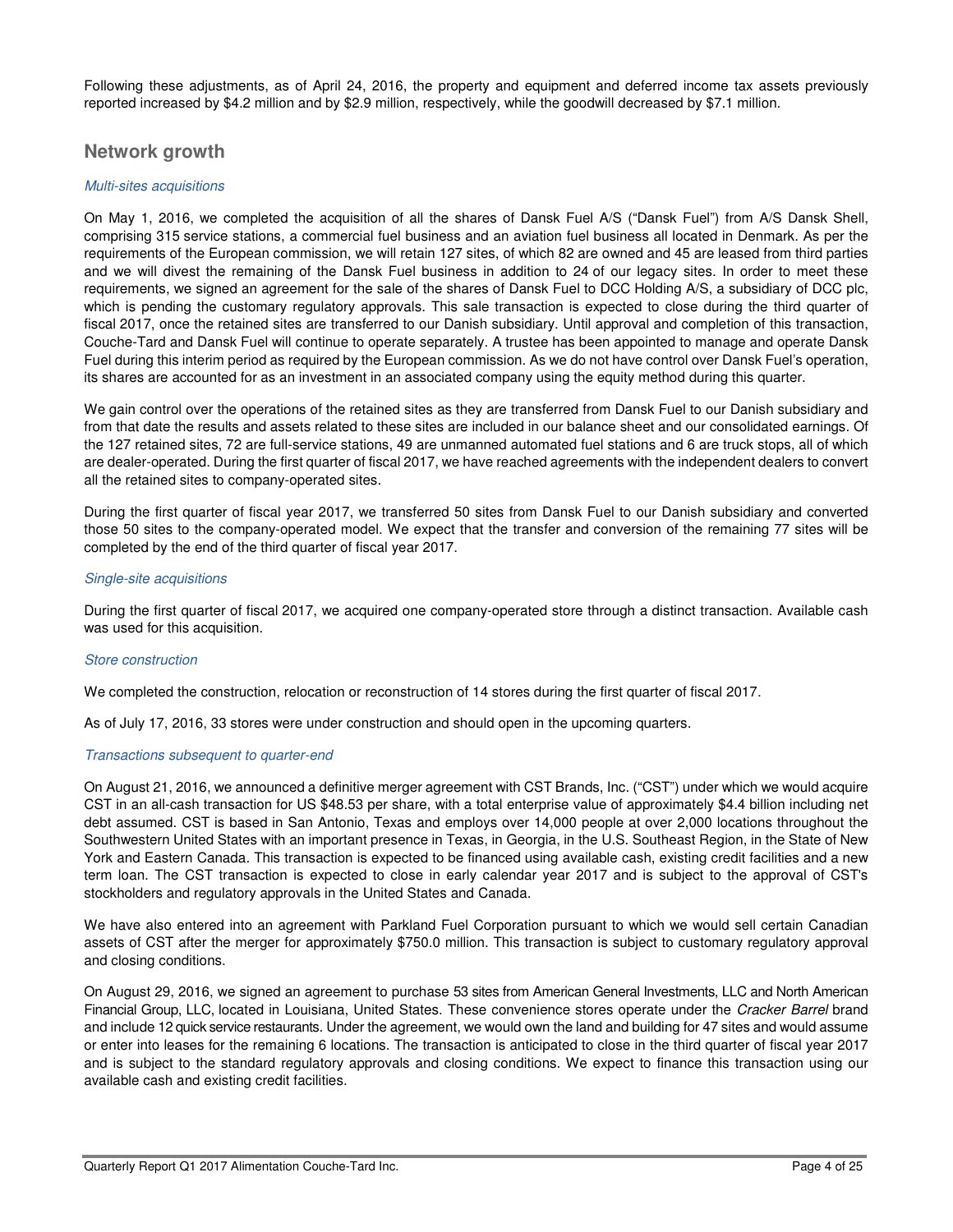#### Outstanding transaction

On March 8, 2016, we signed an agreement with Imperial Oil ("Imperial") to acquire certain of its Canadian retail assets located in the provinces of Ontario and Québec. The transaction comprises 279 of Imperial's Esso-branded fuel and convenience sites in Canada. Of these sites, 229 are located in Ontario - the majority of which in the Greater Toronto Area - and 50 sites are located in the Province of Québec, all of which are in the Greater Montréal Area or on the south shore of Montréal. The agreement also includes 13 land banks and two dealer sites, as well as a long-term supply agreement for Esso branded fuel. Imperial owns 238 sites and 41 are leased from third parties. The total transaction is priced at approximately CA\$1.68 billion. The transaction is subject to the standard regulatory approvals and customary closing conditions. The transaction is expected to close during the first half of fiscal 2017. We expect to finance this transaction using our available cash and existing credit facilities.

On May 26, 2016, we signed an agreement to purchase from Sevenoil Est OÜ and its affiliates 23 company-operated sites located in Estonia of which 11 are full service fuel stations with convenience stores and 12 are unmanned automated fuel stations. Under the agreement, we would own the land and building for all sites. The transaction, which was approved by the regulatory authorities, is anticipated to close in the second quarter of fiscal year 2017 and is subject to the standard closing conditions. We expect to finance this transaction using our available cash and existing credit facilities.

## Summary of changes in our store network during the first quarter of fiscal 2017

The following table presents certain information regarding changes in our store network over the 12-week period ended July 17, 2016 (1):

|                                                              | 12-week period ended July 17, 2016  |                     |            |                                               |        |  |  |
|--------------------------------------------------------------|-------------------------------------|---------------------|------------|-----------------------------------------------|--------|--|--|
| Type of site                                                 | Company-<br>operated <sup>(2)</sup> | CODO <sup>(3)</sup> | DODO $(4)$ | <b>Franchised and</b><br>other affiliated (5) | Total  |  |  |
| Number of sites, beginning of period                         | 7.929                               | 530                 | 1.016      | 1.072                                         | 10.547 |  |  |
| Acquisitions                                                 |                                     | 50                  |            |                                               | 51     |  |  |
| Openings / constructions / additions                         | 14                                  |                     | 14         | 23                                            | 51     |  |  |
| Closures / disposals / withdrawals                           | (29)                                | (3)                 | (17)       | (29)                                          | (78)   |  |  |
| Store conversion                                             | 50                                  | (57)                |            |                                               |        |  |  |
| Number of sites, end of period                               | 7.965                               | 520                 | 1.020      | 1.066                                         | 10,571 |  |  |
| Number of automated fuel stations included in the period end |                                     |                     |            |                                               |        |  |  |
| figures $(6)$                                                | 950                                 |                     | 19         |                                               | 969    |  |  |

(1) These figures include 50% of the stores operated through RDK, a joint venture.<br>(2) Sites for which the real estate is controlled by Couche-Tard (through owner

Sites for which the real estate is controlled by Couche-Tard (through ownership or lease agreements) and for which the stores (and/or the service stations) are operated by Couche-Tard or one of its commission agents.

(3) Sites for which the real estate is controlled by Couche-Tard (through ownership or lease agreements) and for which the stores (and/or the service stations) are operated by an independent operator in exchange for rent and to which Couche-Tard supplies road transportation fuel through supply contracts. Some of these sites are subject to a franchise agreement, licensing or other similar agreement under one of our main or secondary banners.

(4) Sites controlled and operated by independent operators to which Couche-Tard supplies road transportation fuel through supply contracts. Some of these sites are subject to a

franchise agreement, licensing or other similar agreement under one of our main or secondary banners.<br>(5) Stores operated by an independent operator through a franchising, licensing or another similar agreement under one o

These sites sell road transportation fuel only.

In addition, more than 1,500 stores are operated by independent operators under the Circle K banner in 13 other countries or regions worldwide (China, Costa Rica, Egypt, Guam, Honduras, Hong Kong, Indonesia, Macau, Malaysia, Mexico, the Philippines, the United Arab Emirates and Vietnam). These bring our total network to more than 12,000 sites.

# **Global Circle K brand**

On September 22, 2015, we announced the creation of a new, global convenience brand, Circle K. The new Circle K brand will replace our existing Circle K, Statoil, Mac's, and Kangaroo Express branding on stores and service stations across Canada (except in Québec), the United States and Europe.

In connection with this rebranding project, we have started to incur additional capital expenditures and other expenses in order to replace and upgrade various existing assets. This project should span over the course of the next few years. As a result of our plan for the replacement and upgrade of these assets, we have accelerated the depreciation and amortization of certain existing assets, including but not limited to, store signage and the Statoil trade name. Consequently, an incremental depreciation and amortization expense of \$6.9 million was recorded to earnings of the first quarter of fiscal 2017. We expect incremental depreciation and amortization expense over and above normal levels of approximately \$23.0 million to \$26.0 million for fiscal 2017 and of approximately \$14.0 million to \$16.0 million for fiscal 2018.

As of April 24, 2016, 477 stores in North America and 247 stores in Europe have been rebranded with our new global convenience brand Circle K.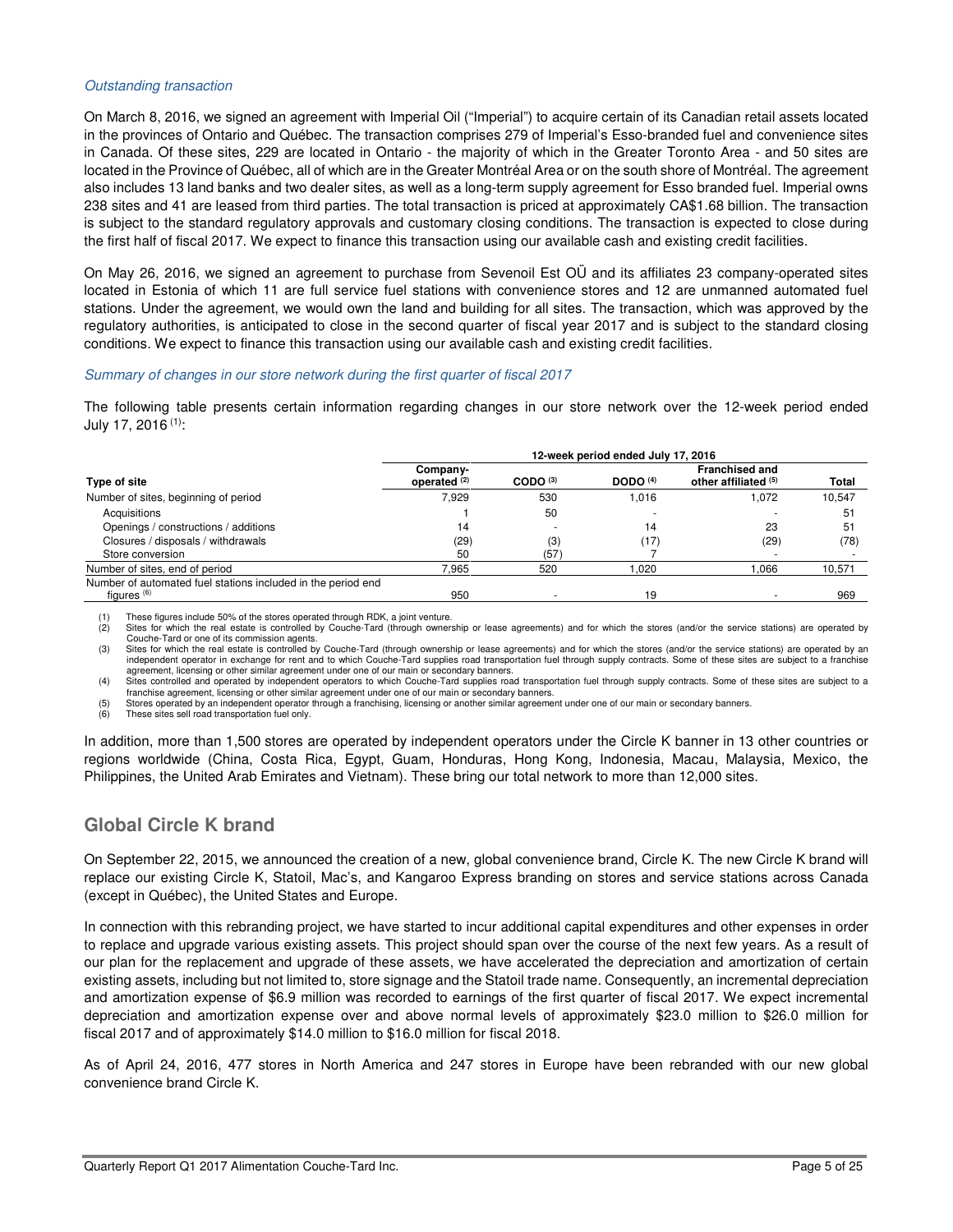# **Defined benefits plans curtailment**

During May 2016, we announced to our employees in Canada and in the United States our decision to convert, going forward, most of our existing defined benefits pension plans to defined contributions plans. This decision did not have a significant impact on our consolidated financial statements. This change is in line with our global strategy, which is to offer, when allowed by local regulations, defined contributions pension plans to our employees and to our management.

## **Issuance of Euro denominated senior unsecured notes**

On May 6, 2016, we issued Euro denominated senior unsecured notes totaling €750.0 million (approximately \$858.0 million) with a coupon rate of 1.875% and maturing on May 6, 2026. Interest is payable annually on May 6. The net proceeds of approximately €746.4 million (approximately \$854.0 million) from the issuance were mainly used to repay a portion of our term revolving unsecured operating credit facility.

# **Dividends**

During its August 30, 2016 meeting, the Corporation's Board of Directors declared a quarterly dividend of CA 7.75¢ per share for the first quarter of fiscal 2017 to shareholders on record as at September 9, 2016 and approved its payment for September 23, 2016. This is an eligible dividend within the meaning of the Income Tax Act of Canada.

# **Outstanding shares and stock options**

As at August 26, 2016, Couche-Tard had 147,766,540 Class A multiple voting shares and 419,927,261 Class B subordinate voting shares issued and outstanding. In addition, as at the same date, Couche-Tard had 2,513,790 outstanding stock options for the purchase of Class B subordinate voting shares.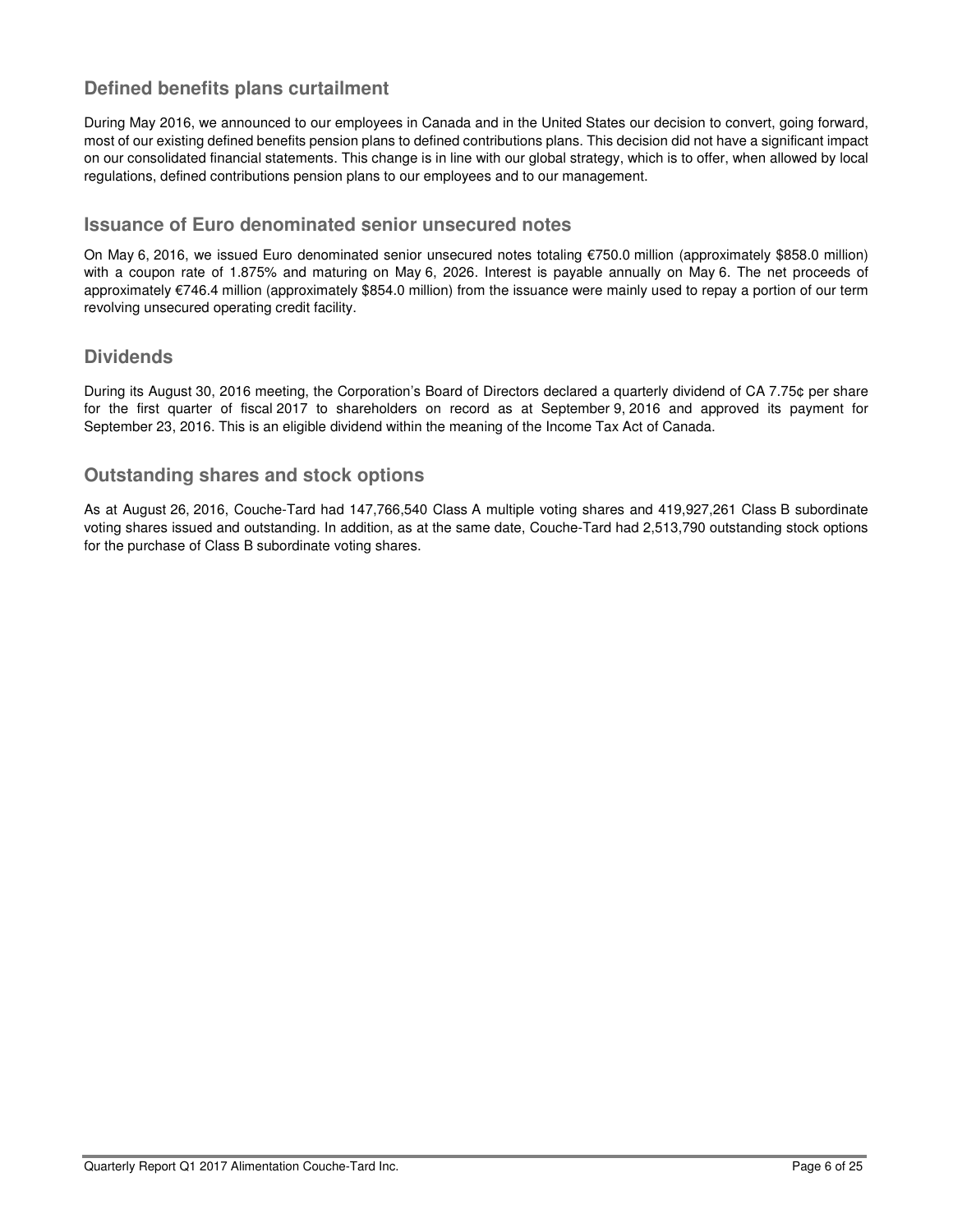# **Summary analysis of consolidated results for the first quarter of fiscal 2017**

The following table highlights certain information regarding our operations for the 12-week periods ended July 17, 2016 and July 19, 2015.

|                                                                                                  | 12-week periods ended |               |                       |
|--------------------------------------------------------------------------------------------------|-----------------------|---------------|-----------------------|
| (in millions of US dollars, unless otherwise stated)                                             | July 17, 2016         | July 19, 2015 | Variation %           |
| <b>Statement of Operations Data:</b>                                                             |                       |               |                       |
| Merchandise and service revenues (1):                                                            |                       |               |                       |
| <b>United States</b>                                                                             | 1,812.9               | 1,760.4       | 3.0%                  |
| Europe                                                                                           | 263.6                 | 206.0         | 28.0%                 |
| Canada                                                                                           | 456.3                 | 471.0         | $(3.1\%)$             |
| Total merchandise and service revenues                                                           | 2,532.8               | 2,437.4       | 3.9%                  |
| Road transportation fuel revenues:<br><b>United States</b>                                       | 3,807.9               | 4,437.7       | $(14.2\%)$            |
| Europe                                                                                           | 1,351.4               | 1,374.9       | (1.7%                 |
| Canada                                                                                           | 501.9                 | 561.7         | $(10.6\%)$            |
| Total road transportation fuel revenues                                                          | 5,661.2               | 6,374.3       | $(11.2\%)$            |
| Other revenues <sup>(2)</sup> :                                                                  |                       |               |                       |
| <b>United States</b>                                                                             | 3.0                   | 3.7           | $(18.9\%)$            |
| Europe                                                                                           | 223.5                 | 164.1         | 36.2%                 |
| Canada                                                                                           | 0.1                   | 0.1           |                       |
| Total other revenues                                                                             | 226.6                 | 167.9         | 35.0%                 |
| <b>Total revenues</b>                                                                            | 8,420.6               | 8,979.6       | (6.2%)                |
| Merchandise and service gross profit (1):                                                        |                       |               |                       |
| <b>United States</b>                                                                             | 602.0                 | 583.4         | 3.2%                  |
| Europe                                                                                           | 109.9                 | 86.2          | 27.5%                 |
| Canada                                                                                           | 151.4                 | 156.3         | $(3.1\%)$             |
| Total merchandise and service gross profit                                                       | 863.3                 | 825.9         | 4.5%                  |
| Road transportation fuel gross profit:                                                           |                       |               |                       |
| <b>United States</b>                                                                             | 362.5                 | 317.4         | 14.2%                 |
| Europe                                                                                           | 210.2                 | 185.8         | 13.1%                 |
| Canada                                                                                           | 39.2                  | 37.2          | 5.4%                  |
| Total road transportation fuel gross profit                                                      | 611.9                 | 540.4         | 13.2%                 |
| Other revenues gross profit (2):                                                                 | 3.0                   |               |                       |
| <b>United States</b>                                                                             | 41.1                  | 3.7<br>49.2   | $(18.9\%)$<br>(16.5%) |
| Europe<br>Canada                                                                                 | 0.1                   | 0.1           |                       |
| Total other revenues gross profit                                                                | 44.2                  | 53.0          | $(16.6\%)$            |
| <b>Total gross profit</b>                                                                        | 1,519.4               | 1,419.3       | 7.1%                  |
| Operating, selling, administrative and general expenses                                          | 915.8                 | 879.7         | 4.1%                  |
| Gain on disposal of property and equipment and other assets                                      | (1.6)                 | (1.9)         | $(15.8\%)$            |
| Depreciation, amortization and impairment of property and equipment, intangible assets and other |                       |               |                       |
| assets                                                                                           | 145.0                 | 140.0         | 3.6%                  |
| <b>Operating income</b>                                                                          | 460.2                 | 401.5         | 14.6%                 |
| Net earnings                                                                                     | 324.4                 | 297.8         | 8.9%                  |
| <b>Other Operating Data:</b>                                                                     |                       |               |                       |
| Merchandise and service gross margin (1):                                                        |                       |               |                       |
| Consolidated                                                                                     | 34.1%                 | 33.9%         | 0.2%                  |
| <b>United States</b>                                                                             | 33.2%                 | 33.1%         | 0.1%                  |
| Europe                                                                                           | 41.7%                 | 41.8%         | $(0.1\%)$             |
| Canada                                                                                           | 33.2%                 | 33.2%         |                       |
| Growth of same-store merchandise revenues (3) (4).                                               |                       |               |                       |
| <b>United States</b>                                                                             | 2.4%                  | 5.1%          |                       |
| Europe <sup>(5)</sup><br>Canada                                                                  | 4.9%<br>0.9%          | 1.3%<br>2.3%  |                       |
| Road transportation fuel gross margin:                                                           |                       |               |                       |
| United States (cents per gallon) (4)                                                             | 20.86                 | 18.34         | 13.7%                 |
| Europe (cents per litre) (6)                                                                     | 8.70                  | 9.60          | $(9.4\%)$             |
| Canada (CA cents per litre) <sup>(4)</sup>                                                       | 6.78                  | 6.36          | 6.6%                  |
| Volume of road transportation fuel sold (6):                                                     |                       |               |                       |
| United States (millions of gallons)                                                              | 1,751.9               | 1,681.5       | 4.2%                  |
| Europe (millions of litres) $(5)$                                                                | 2,415.5               | 1,934.7       | 24.9%                 |
| Canada (millions of litres)                                                                      | 752.9                 | 728.9         | 3.3%                  |
| Growth of same-store road transportation fuel volume (4):                                        |                       |               |                       |
| <b>United States</b>                                                                             | 2.5%                  | 9.4%          |                       |
| Europe                                                                                           | 0.9%                  | 2.7%          |                       |
| Canada<br>Per Share Data:                                                                        | 0.6%                  | 1.4%          |                       |
| Basic net earnings per share (dollars per share)                                                 | 0.57                  | 0.52          | 9.6%                  |
| Diluted net earnings per share (dollars per share)                                               | 0.57                  | 0.52          | 9.6%                  |
|                                                                                                  |                       |               |                       |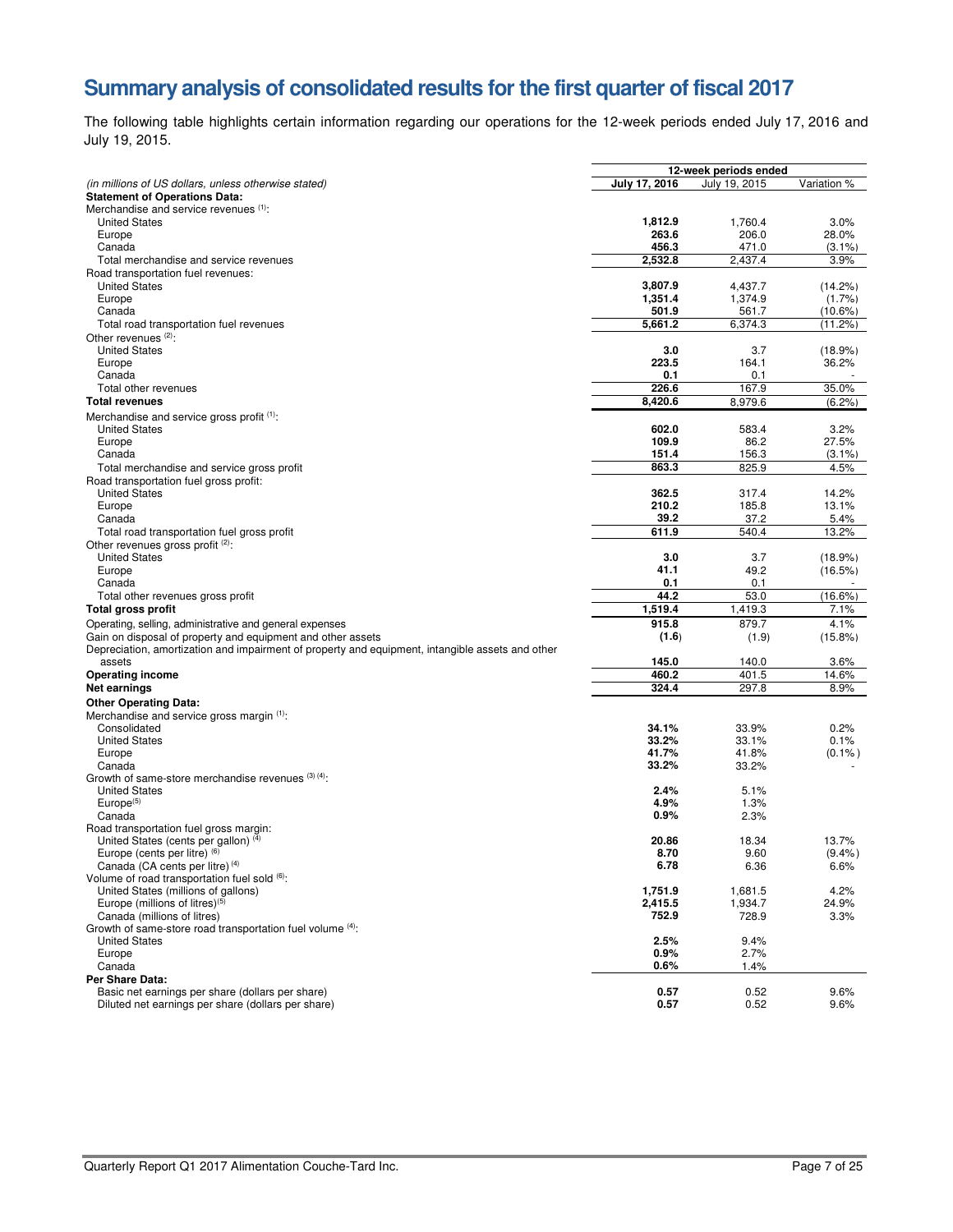|                                                              | July 17, 2016 | April 24, 2016 | Variation \$ |
|--------------------------------------------------------------|---------------|----------------|--------------|
| <b>Balance Sheet Data:</b>                                   |               |                |              |
| Total assets                                                 | 12.511.5      | 12.303.9       | 207.6        |
| Interest-bearing debt                                        | 2.859.2       | 2.857.0        | 2.2          |
| Shareholders' equity                                         | 5,274.7       | 5.043.6        | 231.1        |
| <b>Indebtedness Ratios:</b>                                  |               |                |              |
| Net interest-bearing debt/total capitalization (7)           | 0.30:1        | 0.31 : 1       |              |
| Net interest-bearing debt/Adjusted EBITDA (8) (12)           | 0.94:1        | 0.97:1         |              |
| Adjusted net interest-bearing debt/Adjusted EBITDAR (9) (12) | 1.90 : 1      | 1.98:1         |              |
| <b>Returns:</b>                                              |               |                |              |
| Return on equity (10) (12)                                   | 25.9%         | 27.0%          |              |
| Return on capital employed (11) (12)                         | 18.7%         | 18.5%          |              |

(1) Includes revenues derived from franchise fees, royalties, suppliers rebates on some purchases made by franchisees and licensees as well as wholesale merchandise.

Does not include services and other revenues (as described in footnote 1 and 2 above). Growth in Canada and in Europe is calculated based on local currencies

For company-operated stores only.

(2) Includes revenues from rental of assets, from sale of aviation and marine fuel, heating oil, kerosene, lubricants and chemicals<br>
(3) Does not include services and other revenues (as described in footnote 1 and 2 above Includes results from Topaz' stores since the acquisition, except for its recently acquired Esso network, for which the historical information is unavailable.

Total road transportation fuel.

This ratio is presented for information purposes only and represents a measure of financial condition used especially in financial circles. It represents the following calculation: long-term interest-bearing debt, net of cash and cash equivalents and temporary investments divided by the addition of shareholders' equity and long-term debt, net of cash and cash equivalents<br>and temporary investments. It does not corporations.

(8) This ratio is presented for information purposes only and represents a measure of financial condition used especially in financial circles. It represents the following calculation: long-term interest-bearing debt, net of cash and cash equivalents and temporary investments divided by EBITDA (Earnings Before Interest, Tax, Depreciation, Amortization and Impairment) adjusted for specific items. It does not have a standardized meaning prescribed by IFRS and therefore may not be comparable to similar measures presented by other public corporations.

(9) This ratio is presented for information purposes only and represents a measure of financial condition used especially in financial circles. It represents the following calculation: long-term interest-bearing debt plus the product of eight times rent expense, net of cash and cash equivalents and temporary investments divided by EBITDAR (Earnings Before Interest, Tax,<br>Depreciation, Amortization, Impairment and R comparable to similar measures presented by other public corporations.

(10) This ratio is presented for information purposes only and represents a measure of performance used especially in financial circles. It represents the following calculation: net earnings divided by average equity for the corresponding period. It does not have a standardized meaning prescribed by IFRS and therefore may not be comparable to similar measures presented by other public corporations.

(11) This ratio is presented for information purposes only and represents a measure of performance used especially in financial circles. It represents the following calculation: earnings before income taxes and interests divided by average capital employed for the corresponding period. Capital employed represents total assets less short-term liabilities not bearing<br>interests. It does not have a standardize

(12) This ratio is presented on a pro forma basis. As of July 17, 2016, it includes Couche-Tard's and Topaz's results for the 52-week period ended July 17, 2016. As of April 24, 2016, it includes Couche-Tard's results for fiscal year ended April 24, 2016 as well as Topaz's results for the 52-week period ended April 24, 2016. Topaz's earnings and balance sheet figures have been adjusted to make their presentation in line with Couche-Tard's policies. Given the timing of the acquisition of Topaz, we have not yet completed the fair value assessment of the assets acquired, the liabilities assumed and the goodwill for this transaction.

## **Revenues**

Our revenues were \$8.4 billion for the first quarter of fiscal 2017, down by \$559.0 million, a decrease of 6.2% compared with the corresponding quarter of fiscal 2016, mainly attributable to a lower road transportation fuel average selling price, to the negative net impact from the translation of revenues of our Canadian and European operations into US dollars and to the disposal of our lubricants business during the second quarter of fiscal 2016. These items, which contributed to the decrease in revenues, were partly offset by the contribution from acquisitions and recently opened stores as well as by the continued growth in same-store merchandise revenues and road transportation fuel volumes in both North America and Europe.

More specifically, the growth in merchandise and service revenues for the first quarter of fiscal 2017 was \$95.4 million. Excluding the negative net impact from the translation of our European and Canadian operations into US dollars, merchandise and service revenues increased by \$115.8 million or 4.8%. This increase is attributable to the contribution from acquisitions which amounted to approximately \$65.0 million as well as to our solid organic growth. Same-store merchandise revenues increased by 2.4% in the United States, by 4.9% in Europe and by 0.9% in Canada. Overall, our performance is attributable to our dynamic merchandising strategies, to the encouraging reaction from customers to the launch of our new global brand, to our competitive offer and to our expanded fresh food assortment, which are attracting more customers into our stores. Our western Canadian merchandise and service revenues are still affected by a challenging economy as well as by this year's major forest fires in this region.

Road transportation fuel revenues decreased by \$713.1 million in the first quarter of fiscal 2017. Excluding the negative net impact from the translation of revenues of our Canadian and European operations into US dollars, road transportation fuel revenues decreased by \$656.7 million or 10.3%. This decrease was attributable to the impact of a lower average road transportation fuel selling price, which had a negative impact of approximately \$1.1 billion on our revenues, partly offset by the contribution from acquisitions, which amounted to approximately \$252.0 million and by our organic growth. Same-store road transportation fuel volumes increased by 2.5% in the United States, by 0.6% in Canada and by 0.9% in Europe due to - among other things – the positive customer's response to our Circle K rebranding activities, to our branding and micro-market strategies as well as to the growing contribution from premium fuel. Same as for our merchandises and services revenues, our road transportation volumes in western Canada is impacted by the same reasons as described above.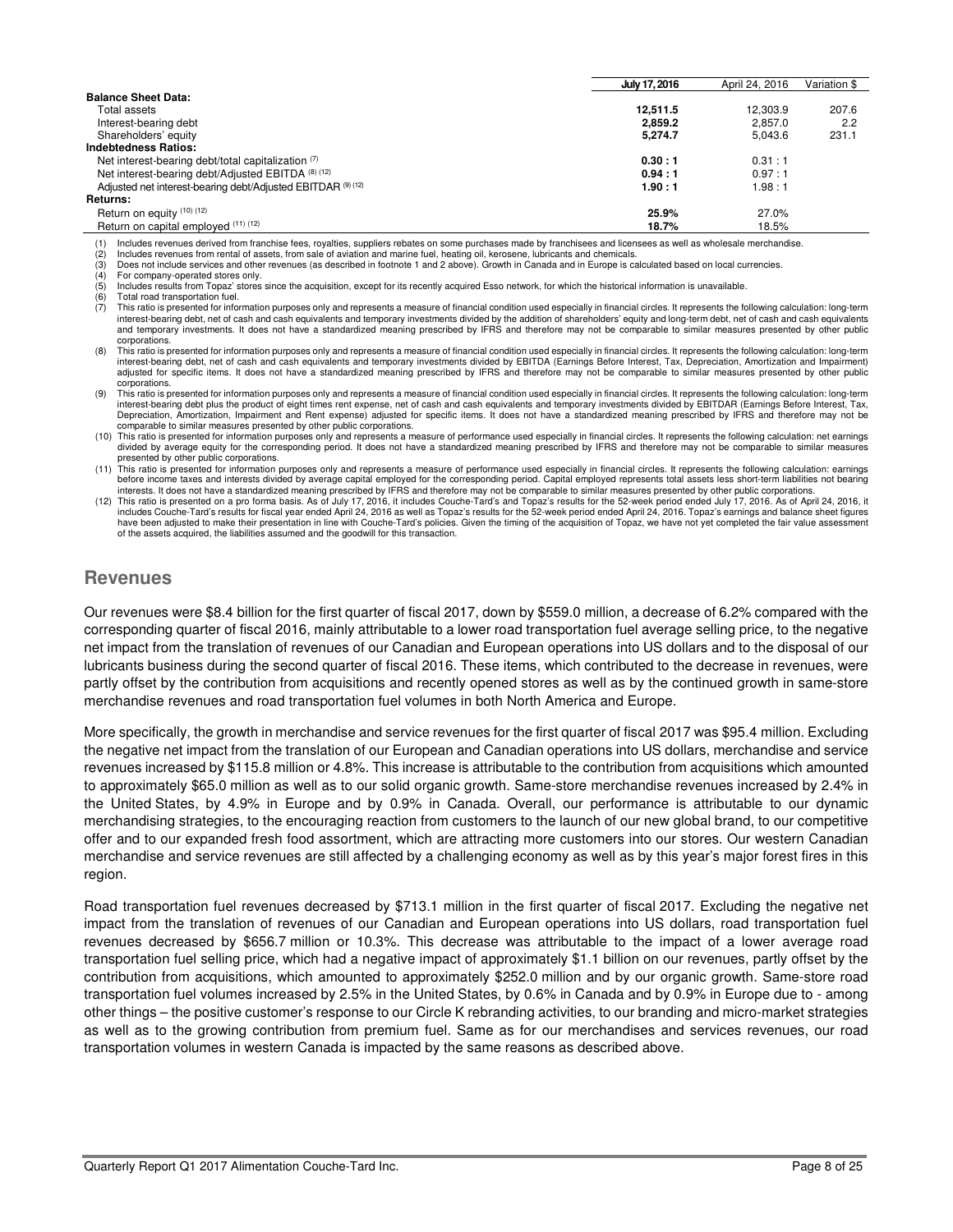The following table shows the average selling price of road transportation fuel in our various markets, starting with the second quarter of the fiscal year ended April 26, 2015:

|                                       |                 |                 |                 |                 | Weighted |
|---------------------------------------|-----------------|-----------------|-----------------|-----------------|----------|
| Quarter                               | 2 <sub>nd</sub> | 3 <sup>rd</sup> | 4 <sup>th</sup> | 1 <sup>st</sup> | average  |
| 52-week period ended July 17, 2016    |                 |                 |                 |                 |          |
| United States (US dollars per gallon) | 2.36            | 1.99            | 1.86            | 2.20            | 2.10     |
| Europe (US cents per litre)           | 66.12           | 57.04           | 51.59           | 58.65           | 58.02    |
| Canada (CA cents per litre)           | 97.79           | 88.41           | 82.28           | 92.66           | 90.39    |
| 52-week period ended July 19, 2015    |                 |                 |                 |                 |          |
| United States (US dollars per gallon) | 3.36            | 2.54            | 2.34            | 2.64            | 2.68     |
| Europe (US cents per litre)           | 95.18           | 73.99           | 66.51           | 72.16           | 76.80    |
| Canada (CA cents per litre)           | 117.00          | 96.27           | 93.63           | 103.17          | 102.24   |

It should be noted that the lower average road transportation fuel selling price has no direct negative impact on our fuel gross margin. In fact, a lower fuel selling price usually works in our favor as customers tend to travel more in this context – buying more fuel – while also leaving them with more cash for their discretionary spending.

Other revenues increased by \$58.7 million in the first quarter of fiscal 2017. This increase is mainly explained by the contribution from acquisitions, which amounted to approximately \$111.0 million, partly offset by the disposal of our lubricants business, which had an impact of approximately \$39.0 million as well as by the negative net impact from the translation of revenues from our European operations into US dollars.

# **Gross profit**

In the first quarter of fiscal 2017, the consolidated merchandise and service gross profit was \$863.3 million, an increase of \$37.4 million compared with the corresponding quarter of fiscal 2016. Excluding the net negative impact from the translation of our European and Canadian operations into US dollars, consolidated merchandise and service gross profit increased by \$44.4 million or 5.4%. This increase is attributable to the contribution from acquisitions, which amounted to approximately \$23.0 million, and to organic growth. The gross margin increased by 0.1% in the United States to 33.2%, and remained stable in Canada at 33.2%. Overall, this performance reflects changes in the product mix and the improvements we brought to our supply terms, as well as our merchandising strategy in line with market competitiveness and the economic conditions within each market. In Europe, the gross margin decreased by 0.1%, to 41.7%. This decline stems primarily from a different product mix and business model in Ireland where certain categories with high margins, such as car wash and royalties, represent a less significant portion of our revenues. Excluding Ireland, our gross margin in Europe increased compared with the corresponding quarter of fiscal 2016, driven by the growth in fresh food sales.

In the first quarter of fiscal 2017, the road transportation fuel gross margin was 20.86 ¢ per gallon in the United States, CA 6.78 ¢ per litre in Canada and 8.70 ¢ per litre in Europe. The decrease of 0.90 ¢ per litre in Europe is mostly attributable to the impact of lower margins in Ireland compared with our margins in continental Europe as well as to the net impact of the translation of our European results into US dollars. Excluding Ireland and the changes in foreign exchange rates, road transportation fuel gross margin increased in Europe. The road transportation fuel gross margin of our company-operated stores in the United States and the impact of expenses related to electronic payment modes for the last eight quarters, starting with the second quarter of the fiscal year ended April 26, 2015, were as follows:

| (US cents per gallon)                                            |       |                 |                   |           |          |
|------------------------------------------------------------------|-------|-----------------|-------------------|-----------|----------|
|                                                                  |       |                 |                   |           | Weighted |
| Quarter                                                          | ond   | 3 <sup>rd</sup> | $A$ <sup>th</sup> | $\vert$ s | average  |
| 52-week period ended July 17, 2016                               |       |                 |                   |           |          |
| Before deduction of expenses related to electronic payment modes | 25.66 | 19.90           | 16.78             | 20.86     | 20.74    |
| Expenses related to electronic payment modes                     | 4.19  | 3.84            | 3.74              | 4.08      | 3.96     |
| After deduction of expenses related to electronic payment modes  | 21.47 | 16.06           | 13.04             | 16.78     | 16.78    |
| 52-week period ended July 19, 2015                               |       |                 |                   |           |          |
| Before deduction of expenses related to electronic payment modes | 24.17 | 24.93           | 15.46             | 18.34     | 20.46    |
| Expenses related to electronic payment modes                     | 5.03  | 4.33            | 4.12              | 4.37      | 4.43     |
| After deduction of expenses related to electronic payment modes  | 19.14 | 20.60           | 11.34             | 13.97     | 16.04    |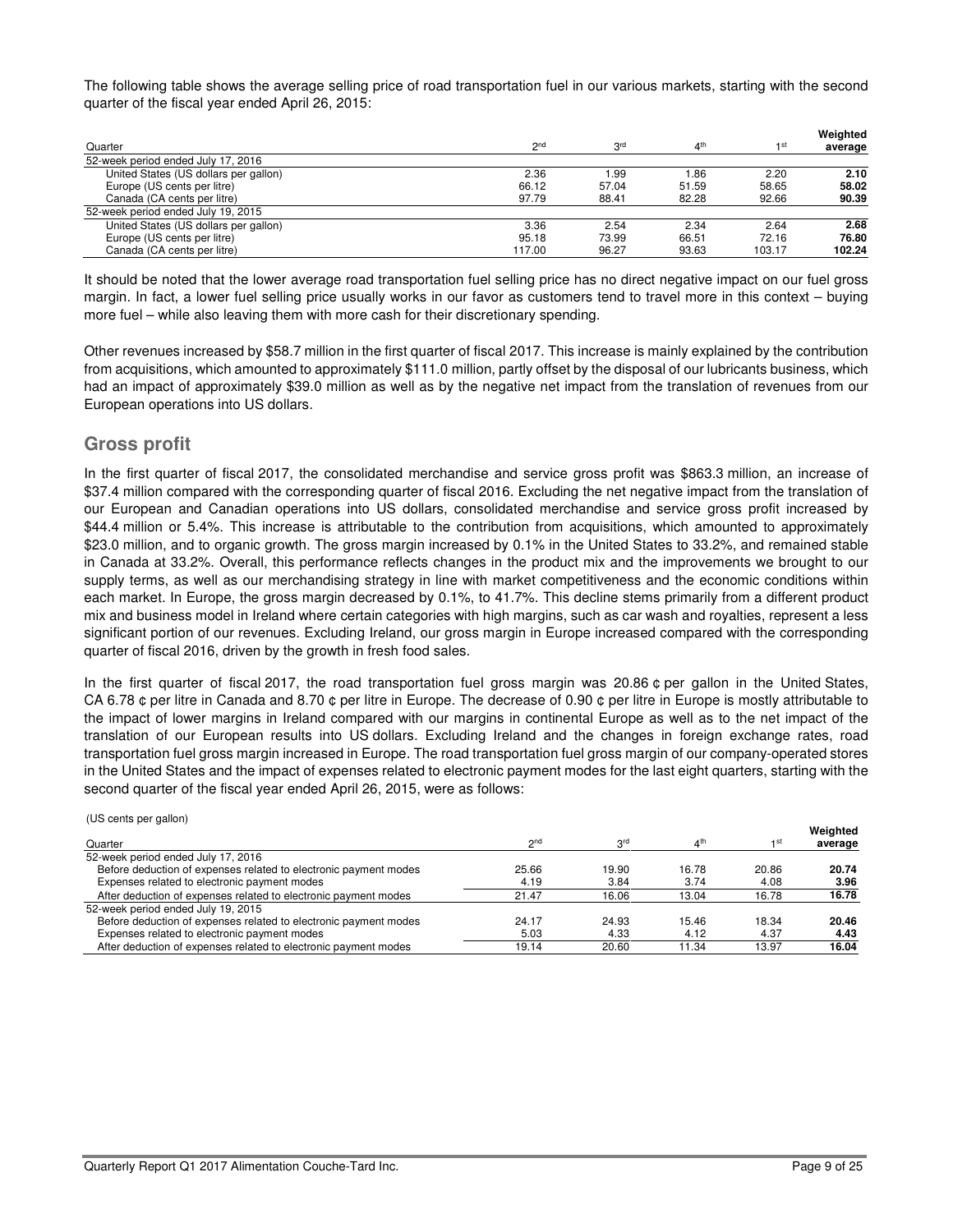As demonstrated by the table above, road transportation fuel margins in the United States can be volatile from one quarter to another but tend to normalize in the long-term. Margin volatility and expenses related to electronic payment modes are not as significant in Europe and Canada.

Other revenues gross profit decreased by \$8.8 million in the first quarter of fiscal 2017. This decrease is mainly explained by the disposal of our lubricants business, which had an impact of approximately \$11.0 million partly offset by the contribution from acquisitions, which amounted to approximately \$6.0 million.

# **Operating, selling, administrative and general expenses**

For the first quarter of fiscal 2017, operating, selling, administrative and general expenses increased by 4.1%, compared with the corresponding period of fiscal 2016, but increased by only 2.1% if we exclude certain items as demonstrated by the following table:

|                                                                              | 12-week period ended<br>July 17, 2016 |
|------------------------------------------------------------------------------|---------------------------------------|
| Total variance as reported                                                   | 4.1%                                  |
| Subtract:                                                                    |                                       |
| Increase from incremental expenses related to acquisitions                   | 4.3%                                  |
| Decrease from the net impact of foreign exchange translation                 | $(1.0\%)$                             |
| Decrease from divestment of the lubricants business                          | $(1.0\%)$                             |
| Decrease from lower electronic payment fees, excluding acquisitions          | $(0.3\%)$                             |
| Acquisition costs recognized to earnings of the first quarter of fiscal 2017 | 0.1%                                  |
| Acquisition costs recognized to earnings of the first quarter of fiscal 2016 | $(0.1\%)$                             |
| Remaining variance                                                           | 2.1%                                  |

The remaining variance in expenses is mainly due to normal inflation, to advertising and marketing activities in connection with our rebranding project, to the higher expenses needed to support our organic growth, to the higher average number of stores and to proportionally higher operational expenses in our recently built stores, as these stores generally have a larger footprint than the average of our existing network. We continue to favor a rigorous control of costs throughout our organization, while ensuring we maintain the quality of service we offer to our customers.

# **Earnings before interest, taxes, depreciation, amortization and impairment (EBITDA) and adjusted EBITDA**

During the first quarter of fiscal 2017, EBITDA increased by 12.2% compared with the same quarter last year, from \$548.0 million to \$614.7 million.

Excluding the specific items shown in the table below from EBITDA of the first quarter of fiscal 2017 and of the first quarter of fiscal 2016, the adjusted EBITDA for the first quarter of fiscal 2017 increased by \$67.2 million or 12.3% compared with the corresponding period of the previous fiscal year. Acquisitions contributed approximately \$20.0 million to adjusted EBITDA, while the variation in exchange rates had a negative net impact of approximately \$7.0 million.

It should be noted that EBITDA and adjusted EBITDA are not performance measures defined by IFRS, but we, as well as investors and analysts, use these measures to evaluate our financial and operating performance. Note that our definition of these measures may differ from the one used by other public corporations:

|                                                                                                  | 12-week periods ended |               |  |
|--------------------------------------------------------------------------------------------------|-----------------------|---------------|--|
| (in millions of US dollars)                                                                      | July 17, 2016         | July 19, 2015 |  |
| Net earnings, as reported                                                                        | 324.4                 | 297.8         |  |
| Add:                                                                                             |                       |               |  |
| Income taxes                                                                                     | 120.9                 | 93.1          |  |
| Net financial expenses                                                                           | 24.4                  | 17.1          |  |
| Depreciation, amortization and impairment of property and equipment, intangible assets and other |                       |               |  |
| assets                                                                                           | 145.0                 | 140.0         |  |
| <b>EBITDA</b>                                                                                    | 614.7                 | 548.0         |  |
| Remove:                                                                                          |                       |               |  |
| Acquisition costs                                                                                | (1.0)                 | (0.5)         |  |
| <b>Adjusted EBITDA</b>                                                                           | 615.7                 | 548.5         |  |

# **Depreciation, amortization and impairment of property and equipment, intangible assets and other assets**

For the first quarter of fiscal 2017, depreciation, amortization and impairment expenses increased by \$5.0 million, mainly as a result of investments made through acquisitions, the replacement of equipment, the addition of new stores and the ongoing improvement of our network. The depreciation, amortization and impairment expense was also increased by the accelerated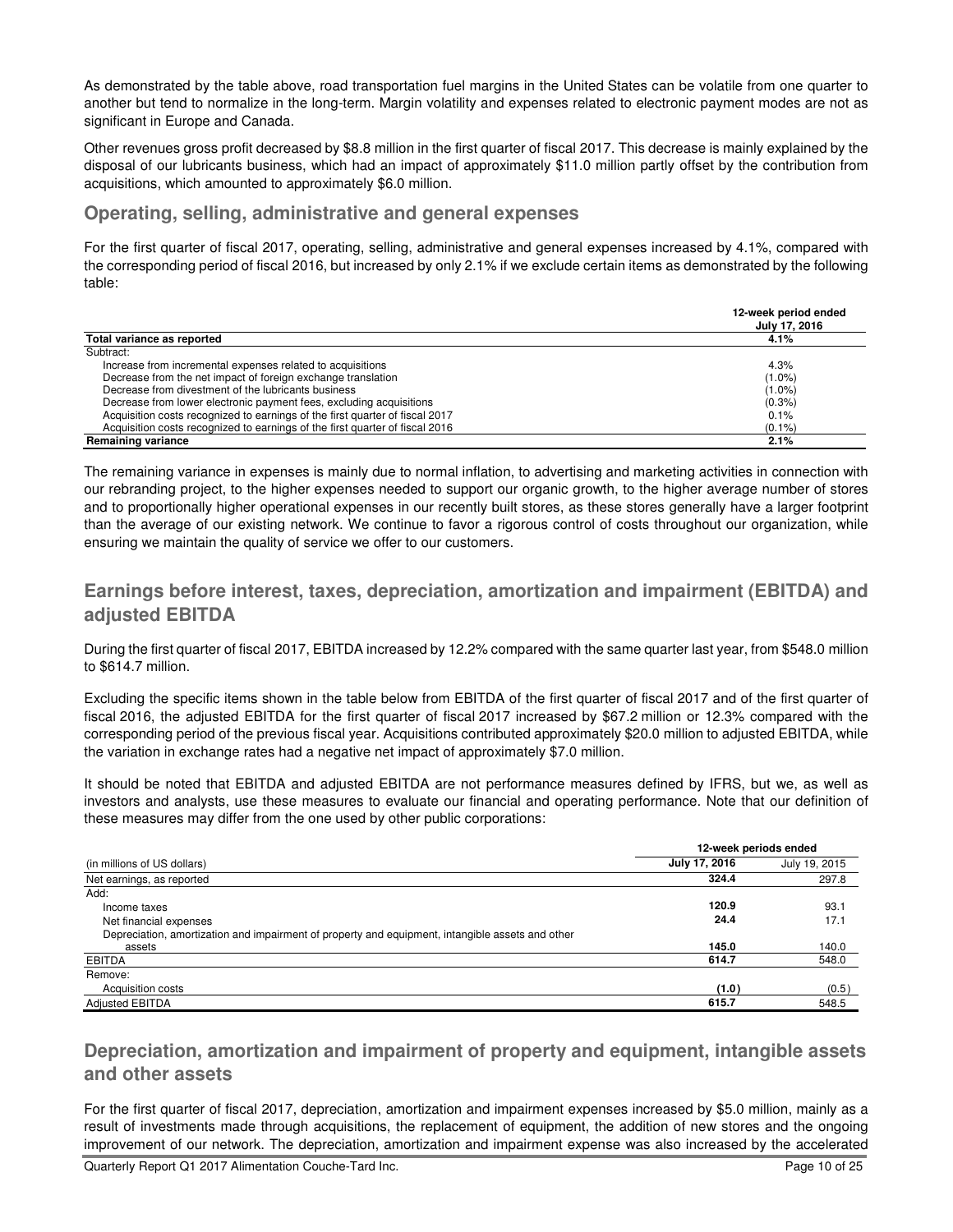depreciation and amortization of certain assets in connection with our global rebranding project, which had an impact of \$6.9 million for the first quarter of fiscal 2017. These items, which contributed to the increase in depreciation, amortization and impairment expenses, were partially offset by the net impact of the translation of our European and Canadian operations into US dollars.

# **Net financial expenses**

The first quarter of fiscal 2017 shows net financial expenses of \$24.4 million, an increase of \$7.3 million compared with the first quarter of fiscal 2016. Excluding the net foreign exchange gains of \$3.2 million and of \$6.8 million recorded respectively in the first quarters of fiscal 2017 and fiscal 2016, net financial expenses increased by \$3.7 million. This increase is mainly attributable to the higher average effective rate of our long-term debt. The net foreign exchange gain of \$3.2 million for the first quarter of fiscal 2017 is mainly due to the impact of foreign exchange variations on certain cash balances.

## **Income taxes**

The income tax rate for the first quarter of fiscal 2017 was 27.2% compared with an income tax rate of 23.8% for the first quarter of fiscal 2016. Our income tax rate was impacted by the growth of our earnings in the United States, where our income tax rate is the highest.

## **Net earnings and adjusted net earnings**

We closed the first quarter of fiscal 2017 with net earnings of \$324.4 million, compared with \$297.8 million for the first quarter of the previous fiscal year, an increase of \$26.6 million or 8.9%. Diluted net earnings per share stood at \$0.57, compared with \$0.52 the previous year. The translation of revenues and expenses from our Canadian and European operations into US dollars had a negative net impact of approximately \$4.0 million on net earnings of the first quarter of fiscal 2017.

Excluding the items shown in the table below from net earnings of the first quarter of fiscal 2017 and fiscal 2016, net earnings for the first quarter of fiscal 2017 would have been approximately \$328.0 million, compared with \$293.0 million for the comparable quarter of the previous year, an increase of \$35.0 million or 11.9%. Adjusted diluted net earnings per share would have been approximately \$0.58 for the first quarter of fiscal 2017, compared with \$0.51 for the corresponding period of fiscal 2016, an increase of 13.7%.

The table below reconciles reported net earnings to adjusted net earnings:

|                                                     | 12-week periods ended |               |  |  |
|-----------------------------------------------------|-----------------------|---------------|--|--|
| (in millions of US dollars)                         | July 17, 2016         | July 19, 2015 |  |  |
| Net earnings, as reported                           | 324.4                 | 297.8         |  |  |
| Remove:                                             |                       |               |  |  |
| Impact of accelerated depreciation and amortization | (6.9)                 |               |  |  |
| Net foreign exchange gain                           | 3.2                   | 6.8           |  |  |
| Acquisition costs                                   | (1.0)                 | (0.5)         |  |  |
| Tax impact of the items above and rounding          | 1.1                   | (1.5)         |  |  |
| Adjusted net earnings                               | 328.0                 | 293.0         |  |  |

It should be noted that adjusted net earnings is not a performance measure defined by IFRS, but we, as well as investors and analysts, use this measure to evaluate our financial and operating performance. Note that our definition of this measure may differ from the one used by other public corporations.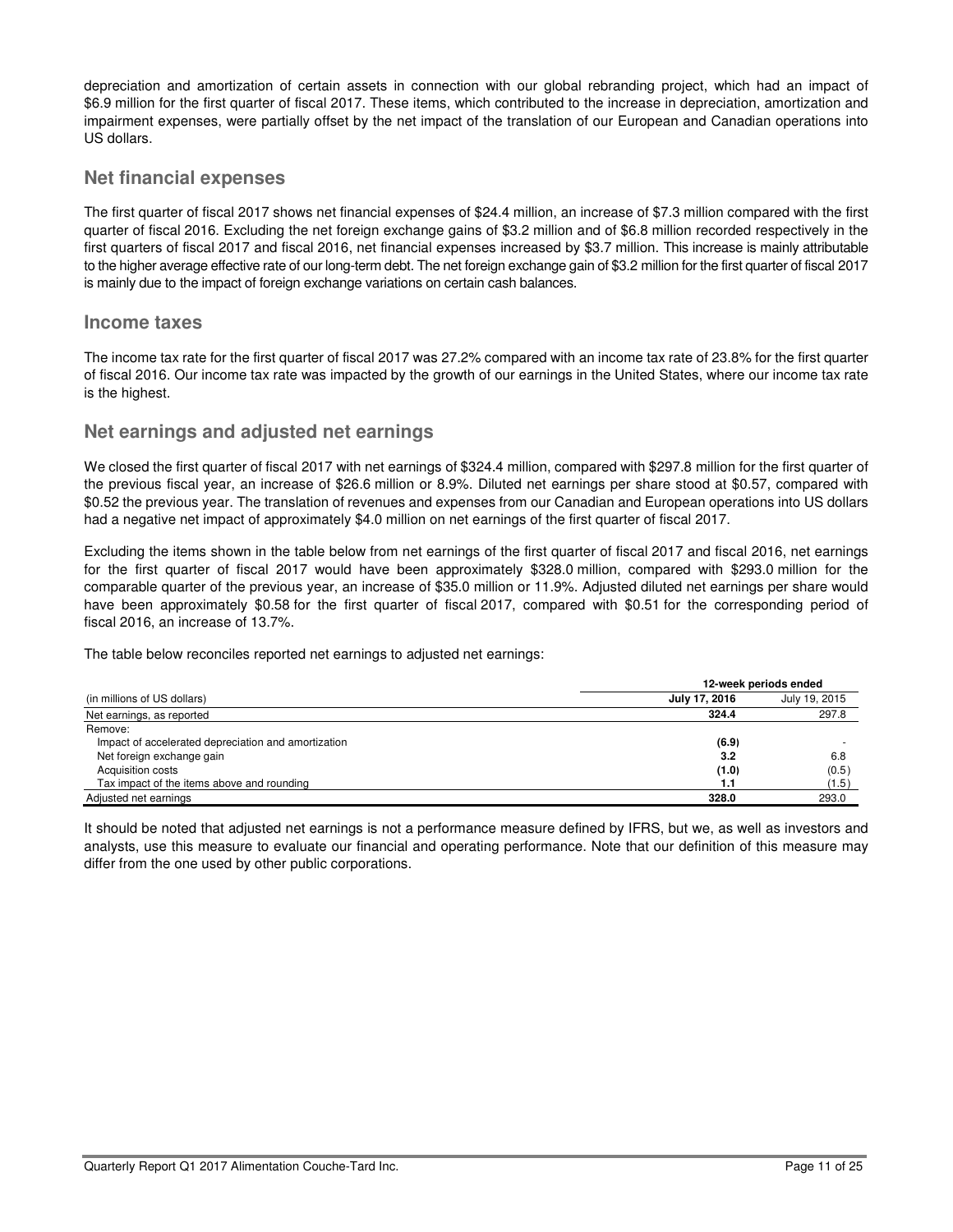# **Financial Position as at July 17, 2016**

As shown by our indebtedness ratios included in the "Summary analysis of consolidated results for the first quarter of fiscal 2017" section and our net cash provided by operating activities, our financial position is excellent.

Our total consolidated assets amounted to \$12.5 billion as at July 17, 2016, an increase of \$226.0 million over the balance as at April 24, 2016. This increase stems primarily from the acquisition of the shares of Dansk Fuel, partly offset by the negative net impact of the exchange rates variation at the balance sheet date.

During the 52-week period ended on July 17, 2016, we recorded a return on capital employed of 18.7%.

Significant balance sheet variations are explained as follows:

## **Investment in joint ventures and associated companies**

Investment in joint ventures and associated companies increased by \$284.2 million, from \$91.2 million as at April 24, 2016 to \$375.4 million as at July 17, 2016. The increase mainly stems from the acquisition of the shares of Dansk Fuel, partly offset by the transfer of 50 sites from Dansk Fuel to our Danish subsidiaries.

## **Shareholders' equity**

Shareholders' equity amounted to \$5.3 billion as at July 17, 2016, up \$231.8 million compared with April 24, 2016, mainly reflecting net earnings for the first quarter of fiscal 2017, partly offset by dividends declared and other comprehensive income for the first quarter of fiscal 2017. For the 52-week period ended July 17, 2016, we recorded a return on equity of 25.9%.

# **Liquidity and Capital Resources**

Our sources of liquidity remain unchanged compared with the fiscal year ended April 24, 2016. For further information, please refer to our 2016 Annual Report. With respect to our capital expenditures and acquisitions of the first quarter of fiscal 2017, they were financed using available cash as well as our existing revolving credit facilities. We expect that cash generated from operations together with borrowings available under our revolving unsecured credit facilities will be adequate to meet our liquidity needs in the foreseeable future, except for any need stemming from a material business acquisition.

Our revolving credit facilities are detailed as follow:

## Revolving unsecured operating credit, maturing in December 2019 ("operating credit D")

Credit agreement consisting of a revolving unsecured facility of a maximum amount of \$2,525.0 million. As at July 17, 2016, \$64.0 million of our operating credit D had been used. As at the same date, the effective interest rate was 1.35% and standby letters of credit in the amount of \$21.1 million were outstanding.

## Term revolving unsecured operating credit, maturing in December 2016 ("operating credit E")

Credit agreement consisting of an initial maximum amount of \$50.0 million with an initial term of 50 months. The credit facility is available in the form of a revolving unsecured operating credit, available in US dollars. The amounts borrowed, if any, bear interest at variable rates based on the US base rate or the LIBOR rate plus a variable margin. As at July 17, 2016, operating credit E was unused.

## Term revolving unsecured operating credit, maturing in January 2020 ("operating credit F")

As at July 17, 2016, as a result of the Topaz acquisition, we have a credit agreement consisting of a revolving unsecured facility of an initial maximum amount of €25.0 million (\$27.8 million) maturing on January 30, 2020. The credit facility is available in the form of a revolving unsecured operating credit, available in Euros. The amounts borrowed bear interest at variable rates based on the funding base rate or the EURIBOR rate plus a variable margin. As at July 17, 2016, operating credit F was unused.

## Available liquidities

As at July 17, 2016, a total of approximately \$2.5 billion was available under our revolving unsecured operating credit facilities and we were in compliance with the restrictive covenants and ratios imposed by the credit agreements at that date. Thus, at the same date, we had access to approximately \$3.1 billion through our available cash and revolving unsecured operating credit facilities.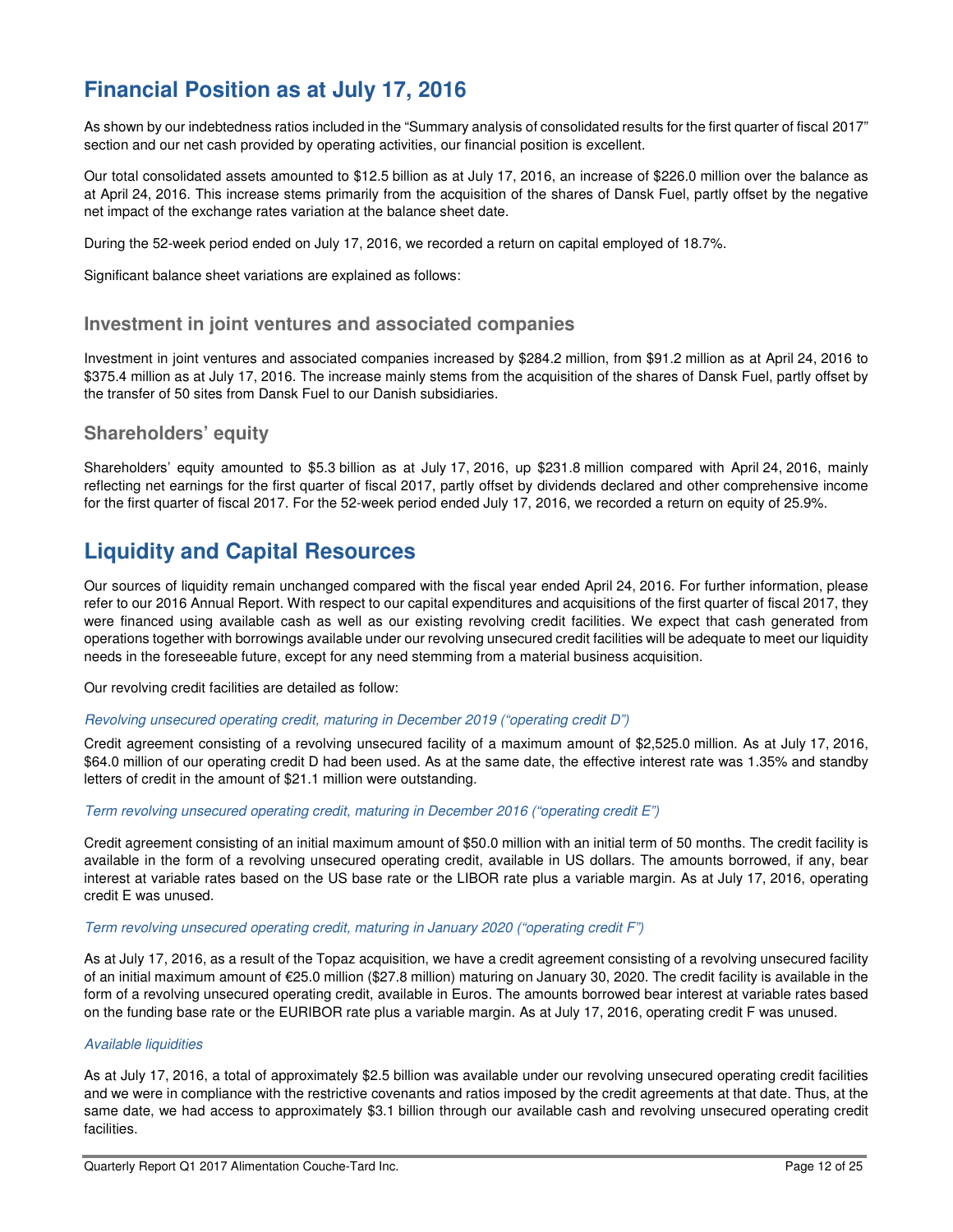# **Selected Consolidated Cash Flow Information**

|                                                                                         | 12-week periods ended |               |           |  |  |
|-----------------------------------------------------------------------------------------|-----------------------|---------------|-----------|--|--|
| (in millions of US dollars)                                                             | July 17, 2016         | July 19, 2015 | Variation |  |  |
| <b>Operating activities</b>                                                             |                       |               |           |  |  |
| Net cash provided by operating activities                                               | 413.2                 | 400.1         | 13.1      |  |  |
| <b>Investing activities</b>                                                             |                       |               |           |  |  |
| Investment in an associated company                                                     | (294.0)               |               | (294.0)   |  |  |
| Purchase of property and equipment, intangible assets and other assets, net of proceeds |                       |               |           |  |  |
| from the disposal of property and equipment and other assets                            | (108.5)               | (65.8)        | (42.7)    |  |  |
| <b>Business acquisitions</b>                                                            | (1.4)                 | (87.0)        | 85.6      |  |  |
| Other                                                                                   | (3.4)                 | (0.6)         | (2.8)     |  |  |
| Net cash used in investing activities                                                   | (407.3)               | (153.4)       | (272.3)   |  |  |
| <b>Financing activities</b>                                                             |                       |               |           |  |  |
| Issuance of Euro denominated senior unsecured notes, net of financing costs             | 853.8                 |               | 853.8     |  |  |
| Net decrease in revolving unsecured operating credit D                                  | (821.4)               | (587.1)       | (234.3)   |  |  |
| Settlement of cross-currency interest rate swaps                                        | (9.8)                 |               | (9.8)     |  |  |
| Net decrease in other debt                                                              | (8.0)                 | (4.1)         | (3.9)     |  |  |
| Issuance of Canadian dollar denominated senior unsecured notes, net of financing costs  |                       | 562.0         | (562.0)   |  |  |
| Net cash from (used in) financing activities                                            | 14.6                  | (29.2)        | 43.8      |  |  |
| <b>Credit ratings</b>                                                                   |                       |               |           |  |  |
| S&P Global Ratings - Corporate credit rating                                            | <b>BBB</b>            | <b>BBB</b>    |           |  |  |
| Moody's - Senior unsecured notes credit rating                                          | Baa2                  | Baa2          |           |  |  |

# **Operating activities**

During the first quarter of fiscal 2017, net cash from our operations reached \$413.2 million, up \$13.1 million compared with the first quarter of fiscal year 2016, mainly due to higher net earnings, partly offset by changes in working capital.

## **Investing activities**

During the first quarter of fiscal 2017, investing activities were primarily for the acquisition of the shares of Dansk Fuel A/S for an amount of \$294.0 million and for net investments in property and equipment, intangible assets and other assets which amounted to \$108.5 million.

Net investments in property and equipment, intangible assets and other assets were primarily for the replacement of equipment in some of our stores in order to enhance our offering of products and services, for our rebranding project, for the addition of new stores and for the ongoing improvement of our network, as well as for information technology.

# **Financing activities**

During the first quarter of fiscal 2017, we issued Euro denominated senior unsecured notes for a net amount of \$853.8 million. With the proceeds of this issuance, we repaid a total net amount of \$821.4 million on our operating credit D.

# **Contractual Obligations and Commercial Commitments**

There were no major changes with respect to our contractual obligations and commercial commitments during the 12-week period ended July 17, 2016. For more information, please refer to our 2016 Annual Report.

# **Internal Controls over Financial Reporting**

We maintain a system of internal controls over financial reporting designed to safeguard assets and ensure that financial information is reliable. We also maintain a system of disclosure controls and procedures designed to ensure, in all material respects, the reliability, completeness and timeliness of the information we disclose in this MD&A and other public disclosure documents. Disclosure controls and procedures are designed to ensure that information required to be disclosed by us in reports filed with securities regulatory agencies is recorded and/or disclosed on a timely basis, as required by law, and is accumulated and communicated to our management, including our Chief Executive Officer and our Chief Financial Officer, as appropriate, to allow timely decisions regarding required disclosure. As at July 17, 2016, our management, following its assessment, certifies the design and operating effectiveness of disclosure controls and procedures.

We undertake ongoing evaluations of the effectiveness of our internal controls over financial reporting and implement control enhancements, when appropriate. As at April 24, 2016, our management and our external auditors reported that these internal controls were effective.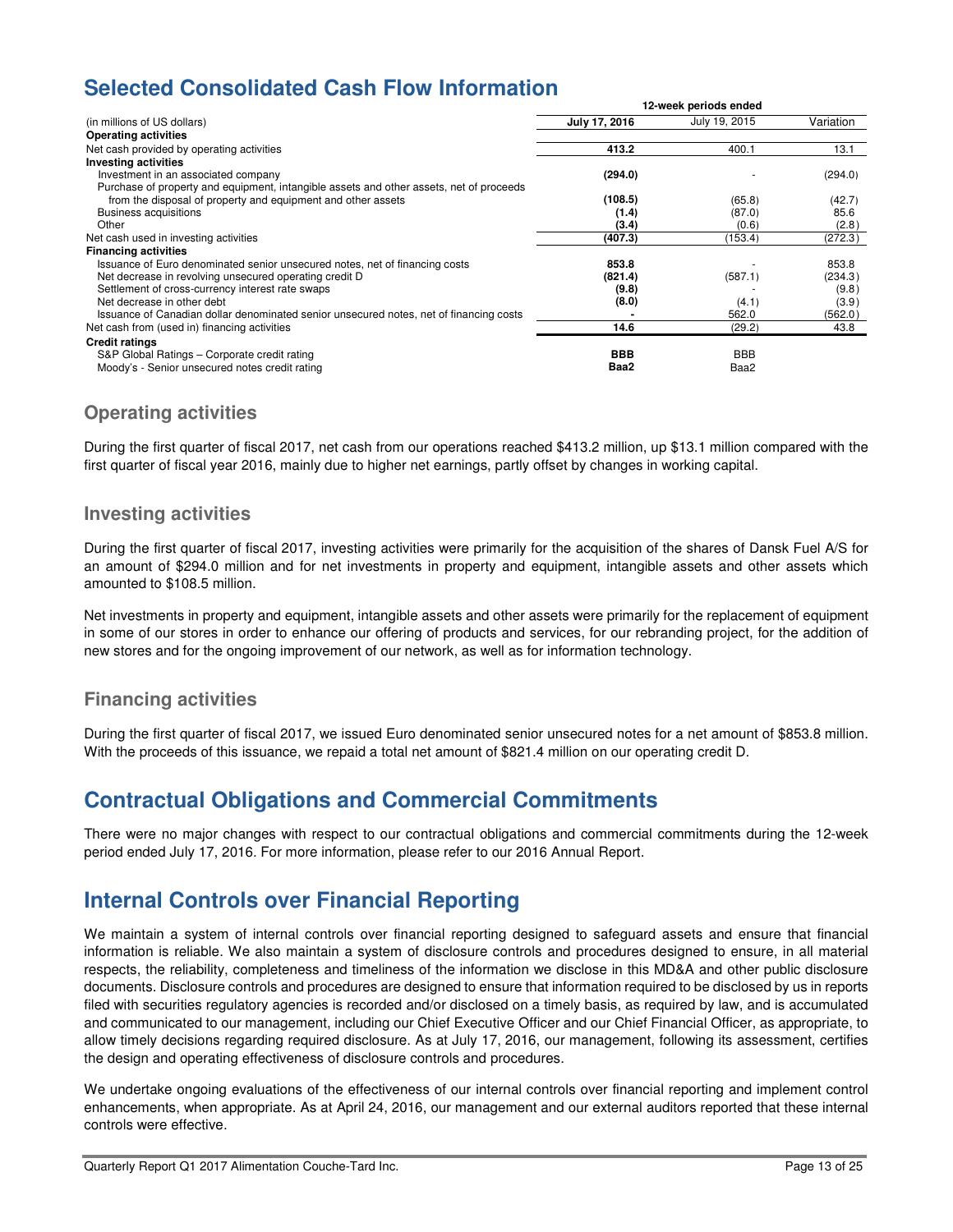We have excluded Topaz's internal control over financial reporting from our evaluation of the overall effectiveness of our internal controls over financial reporting. This is due to the timing of the transaction, which occurred on February 1<sup>st</sup>, 2016. The limitation was primarily based on the time required to assess Topaz's controls over financial reporting and to confirm they are consistent with ours, as permitted by the Canadian Securities Administrator's National Instrument 52-109 for 365 days following an acquisition. We expect to finalize our assessment by February 1<sup>st</sup>, 2017.

Topaz's balance sheet and results are included in our consolidated financial statements since the acquisition date. They constituted approximately 8.0% of total consolidated assets as of July 17, 2016 while they represented approximately 4.4% of consolidated revenues and approximately 1.4% of consolidated net earnings for the first quarter of fiscal year 2017.

# **Selected Quarterly Financial Information**

Our 52-week reporting cycle is divided into quarters of 12 weeks each except for the third quarter, which comprises 16 weeks. When a fiscal year, such as fiscal 2017, contains 53 weeks, the fourth quarter comprises 13 weeks. The following is a summary of selected consolidated financial information derived from our interim consolidated financial statements for each of the eight most recently completed quarters.

|                                                                                                                                        | 12-week       | 52-week period ended April 24, 2016 |                 |                 |                                   |                 |                 |                 |
|----------------------------------------------------------------------------------------------------------------------------------------|---------------|-------------------------------------|-----------------|-----------------|-----------------------------------|-----------------|-----------------|-----------------|
|                                                                                                                                        | period ended  |                                     |                 |                 | Extract from 52-week period ended |                 |                 |                 |
| (in millions of US dollars except for per share data)                                                                                  | July 17, 2016 |                                     |                 |                 |                                   |                 | April 26, 2015  |                 |
| Quarter                                                                                                                                | 1st           | 4 <sup>th</sup>                     | 3 <sup>rd</sup> | 2 <sub>nd</sub> |                                   | 4 <sup>th</sup> | 3 <sup>rd</sup> | 2 <sub>nd</sub> |
| Weeks                                                                                                                                  | 12 weeks      | 12 weeks                            | 16 weeks        | 12 weeks        | 12 weeks                          | 12 weeks        | 16 weeks        | 12 weeks        |
| <b>Revenues</b>                                                                                                                        | 8.420.6       | 7.397.1                             | 9,331.1         | 8.436.8         | 8.979.6                           | 7,285.5         | 9,107.8         | 8,946.3         |
| Operating income before depreciation, amortization and<br>impairment of property and equipment, intangibles<br>assets and other assets | 605.2         | 456.2                               | 618.7           | 685.8           | 541.5                             | 314.8           | 536.8           | 510.0           |
| Depreciation, amortization and impairment of property<br>and equipment, intangibles assets and other assets                            | 145.0         | 162.0                               | 192.8           | 137.6           | 140.0                             | 132.1           | 152.4           | 122.7           |
| Operating income                                                                                                                       | 460.2         | 294.2                               | 425.9           | 548.2           | 401.5                             | 182.7           | 384.4           | 387.3           |
| Share of earnings of joint ventures and associated<br>companies accounted for using the equity method<br>Net financial expenses        | 9.5<br>24.4   | 6.5<br>31.7                         | 8.8<br>33.5     | 8.2<br>25.2     | 6.5<br>17.1                       | 4.4<br>15.6     | 7.7<br>41.2     | 5.1<br>18.6     |
| Net earnings                                                                                                                           | 324.4         | 206.2                               | 274.0           | 415.7           | 297.8                             | 126.0           | 248.1           | 286.4           |
| Net earnings per share                                                                                                                 |               |                                     |                 |                 |                                   |                 |                 |                 |
| Basic                                                                                                                                  | \$0.57        | \$0.36                              | \$0.48          | \$0.73          | \$0.52                            | \$0.22          | \$0.44          | \$0.51          |
| Diluted                                                                                                                                | \$0.57        | \$0.36                              | \$0.48          | \$0.73          | \$0.52                            | \$0.22          | \$0.44          | \$0.50          |

The volatility of road transportation fuel gross margins, mostly in the United States, seasonality and changes in the exchange rates have an impact on the variability of our quarterly net earnings. With that said, the majority of our operating income is derived from merchandise and service sales.

# **Outlook**

For the remainder of fiscal year 2017, our focus will be on keeping up the roll-out momentum of our new global convenience brand, Circle K, throughout North America, Europe and our licensed stores worldwide. We are setting out to make it easy for existing and new customers in more countries than ever before, building preference for Circle K as a destination for convenience and fuel, with a fresh look and feel and even better products for people on the go, always combined with fast and friendly service.

Integration will also be a key focus in the coming quarters as we continue our work with The Pantry stores, Topaz and the sites acquired from Dansk Fuel. We look forward to implementing some of our Circle K concepts into these new sites, as well as realizing the potential synergies of each acquisition. At the same time, we will keep a relentless focus on sales, supply terms and operating expenses – while keeping an eye on growth opportunities that may be available in our various markets.

Finally, our teams will also work diligently to complete the acquisition of CST Brands and of the Imperial Oil sites in Canada, as we prepare to welcome them in the Couche-Tard's family.

August 30, 2016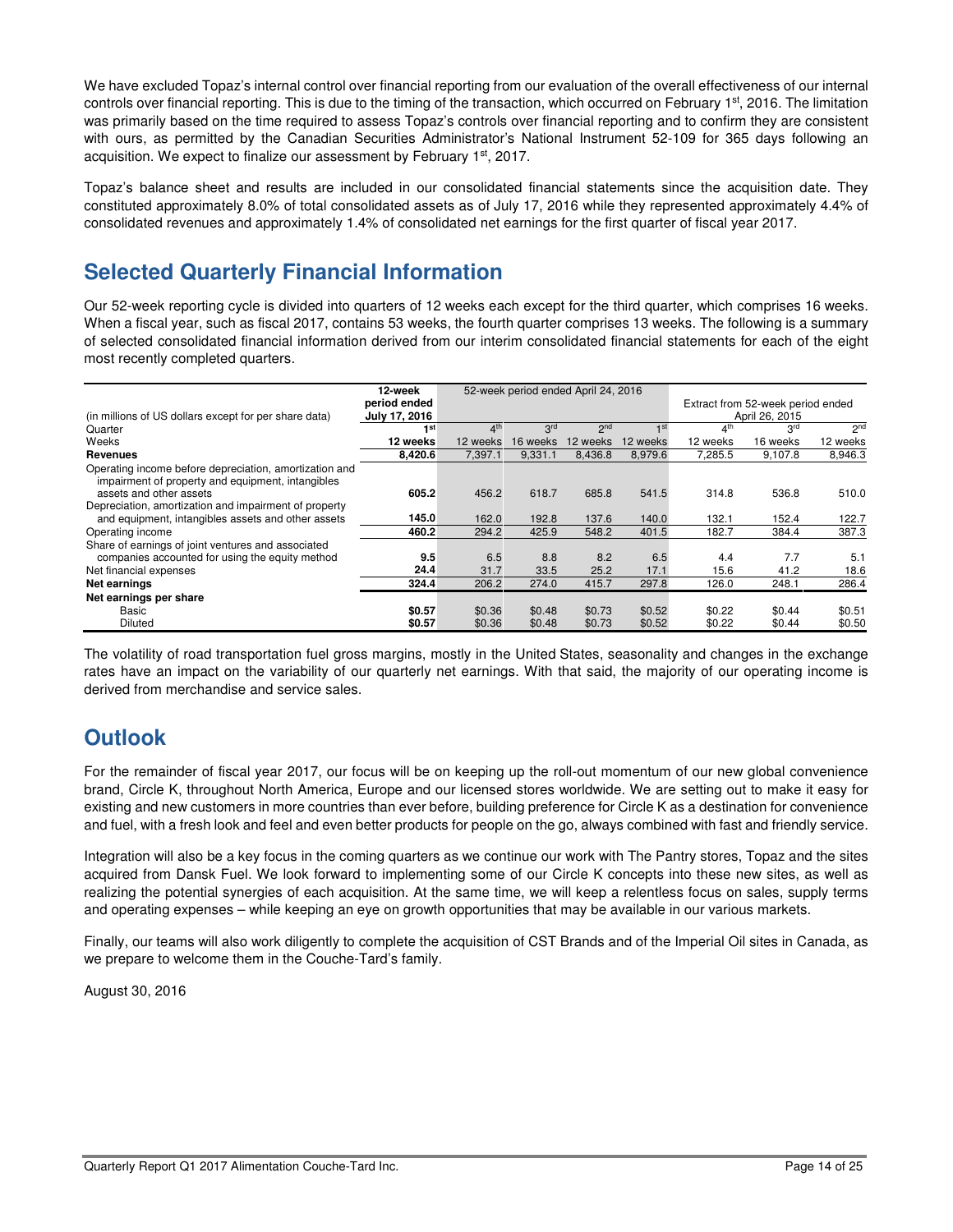## **CONSOLIDATED STATEMENTS OF EARNINGS**

(in millions of US dollars, except per share amounts, unaudited)

| For the 12-week periods ended                                              | <b>July 17,</b> | <b>July 19,</b> |
|----------------------------------------------------------------------------|-----------------|-----------------|
|                                                                            | 2016<br>\$      | 2015<br>\$      |
| <b>Revenues</b>                                                            | 8,420.6         | 8,979.6         |
| Cost of sales                                                              | 6,901.2         | 7,560.3         |
| Gross profit                                                               | 1,519.4         | 1,419.3         |
|                                                                            |                 |                 |
| Operating, selling, administrative and general expenses                    | 915.8           | 879.7           |
| Gain on disposal of property and equipment and other assets                | (1.6)           | (1.9)           |
| Depreciation, amortization and impairment of property and equipment,       |                 |                 |
| intangible assets and other assets                                         | 145.0           | 140.0           |
|                                                                            | 1,059.2         | 1,017.8         |
| <b>Operating income</b>                                                    | 460.2           | 401.5           |
|                                                                            |                 |                 |
| Share of earnings of joint ventures and associated companies accounted for |                 |                 |
| using the equity method                                                    | 9.5             | 6.5             |
|                                                                            |                 |                 |
| <b>Financial expenses</b>                                                  | 28.7            | 25.6            |
| Financial revenues                                                         | (1.1)           | (1.7)           |
| Foreign exchange gain from currency conversion                             | (3.2)           | (6.8)           |
| <b>Net financial expenses</b>                                              | 24.4            | 17.1            |
| Earnings before income taxes                                               | 445.3           | 390.9           |
| Income taxes                                                               | 120.9           | 93.1            |
| <b>Net earnings</b>                                                        | 324.4           | 297.8           |
|                                                                            |                 |                 |
| Net earnings attributable to:                                              |                 |                 |
| Shareholders of the Corporation                                            | 324.4           | 297.6           |
| Non-controlling interest                                                   |                 | 0.2             |
| <b>Net earnings</b>                                                        | 324.4           | 297.8           |
|                                                                            |                 |                 |
| Net earnings per share (Note 5)                                            |                 |                 |
| Basic                                                                      | 0.57            | 0.52            |
| <b>Diluted</b>                                                             | 0.57            | 0.52            |
| Weighted average number of shares – basic (in thousands)                   | 567,677         | 567,381         |
| Weighted average number of shares – diluted (in thousands)                 | 569,201         | 569,095         |
| Number of shares outstanding at end of period (in thousands)               | 567,694         | 567,405         |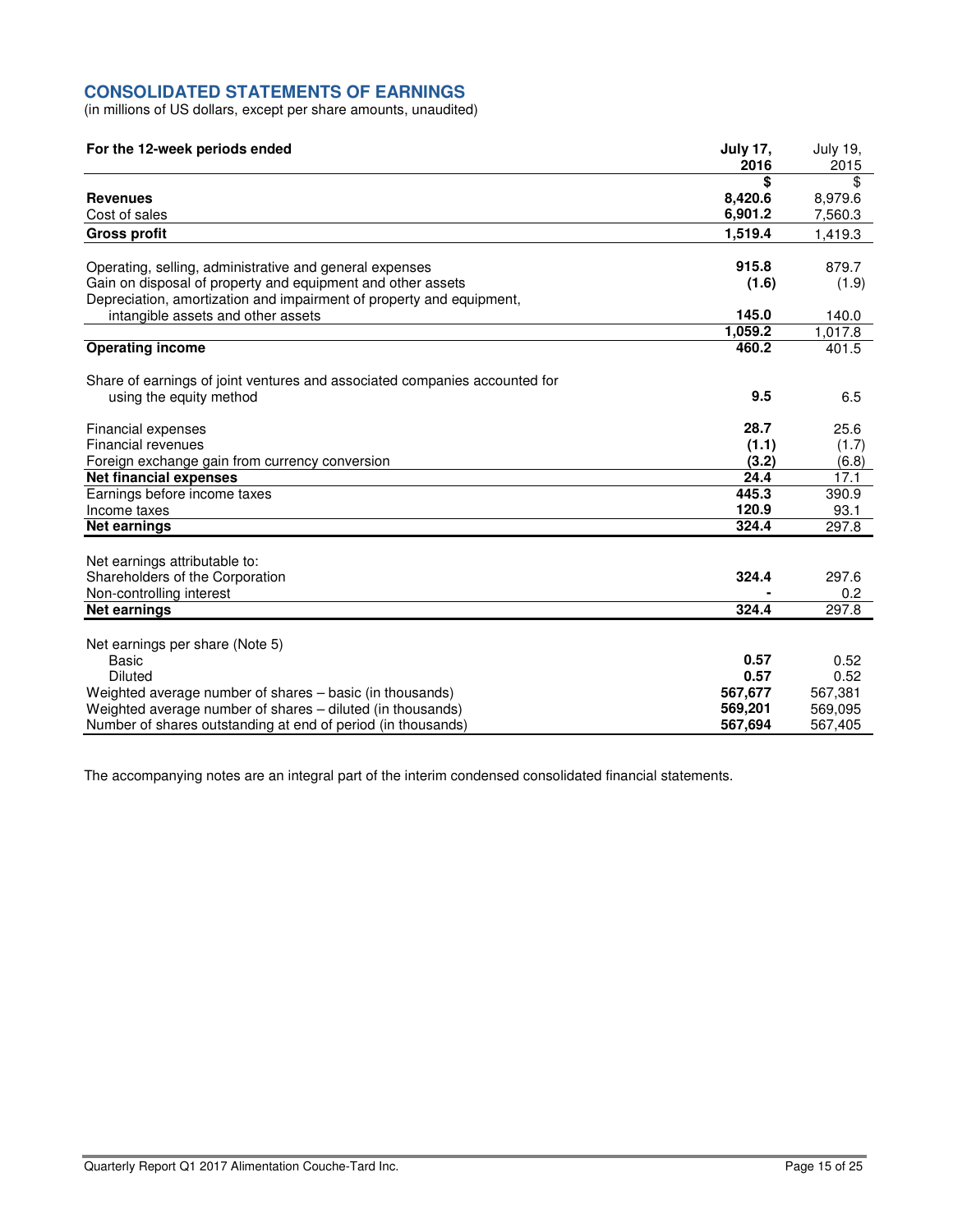## **CONSOLIDATED STATEMENTS OF COMPREHENSIVE INCOME**

(in millions of US dollars, unaudited)

| For the 12-week periods ended                                                      | <b>July 17.</b><br>2016 | July 19.<br>2015 |
|------------------------------------------------------------------------------------|-------------------------|------------------|
|                                                                                    | \$                      | \$               |
| Net earnings                                                                       | 324.4                   | 297.8            |
| Other comprehensive income                                                         |                         |                  |
| Items that may be reclassified subsequently to earnings                            |                         |                  |
| <b>Translation adjustments</b>                                                     |                         |                  |
| Changes in cumulative translation adjustments (1)                                  | (21.9)                  | 71.0             |
| Change in fair value of cross-currency interest rate swaps designated as           |                         |                  |
| a hedge of the Corporation's net investment in its foreign operations $(2)$        | (45.0)                  | (80.4)           |
| Net interest on cross-currency interest rate swaps designated as a                 |                         |                  |
| hedge of the Corporation's net investment in its foreign operations <sup>(3)</sup> | (0.1)                   | (0.6)            |
| <b>Cash flow hedges</b>                                                            |                         |                  |
| Change in fair value of financial instruments (4)                                  | 0.4                     | 6.1              |
| Gain realized on financial instruments transferred to earnings (5)                 | (1.8)                   | (5.1)            |
| Available-for-sale investment                                                      |                         |                  |
| Change in fair value of an available-for-sale investment (6)                       | 10.5                    |                  |
| Items that will never be reclassified to earnings                                  |                         |                  |
| Net actuarial (loss) gain (7)                                                      | (1.6)                   | 27.6             |
| Other comprehensive (loss) income                                                  | (59.5)                  | 18.6             |
| <b>Comprehensive income</b>                                                        | 264.9                   | 316.4            |
|                                                                                    |                         |                  |

| Comprehensive income attributable to: |       |       |
|---------------------------------------|-------|-------|
| Shareholders of the Corporation       | 264.9 | 316.2 |
| Non-controlling interest              |       |       |
| <b>Comprehensive income</b>           | 264.9 | 316.4 |

(1) For the 12-week periods ended July 17, 2016 and July 19, 2015, these amounts include a gain of \$0.1 (net of income taxes) and a loss of \$79.0 (net of income taxes of \$12.5), respectively. This gain and this loss arise from the translation of US dollar and Norwegian krone denominated long-term debts designated as foreign exchange hedges of the Corporation's net investments in its operations in the US and Norway, respectively and the translation of US dollar denominated long-term debt, in combination with cross currency interest rate swaps, designated a foreign exchange hedge of the Corporation's net investments in its operations in Denmark, the Baltics and Ireland.

(2) For the 12-week periods ended July 17, 2016 and July 19, 2015, these amounts are net of income taxes of \$0.5 and \$0.3, respectively.

(3) For the 12-week periods ended July 17, 2016 and July 19, 2015, these amounts are net of income taxes of \$0.9 and \$0.2, respectively.

(4) For the 12-week periods ended July 17, 2016 and July 19, 2015, these amounts are net of income taxes of \$0.1 and \$2.6, respectively.

(5) For the 12-week periods ended July 17, 2016 and July 19, 2015, these amounts are net of income taxes of \$0.3 and \$1.8, respectively.

(6) For the 12-week period ended July 17, 2016 this amount is net of income taxes of \$2.6.

(7) For the 12-week periods ended July 17, 2016 and July 19, 2015, these amounts are net of income taxes of \$2.0 and \$9.5, respectively.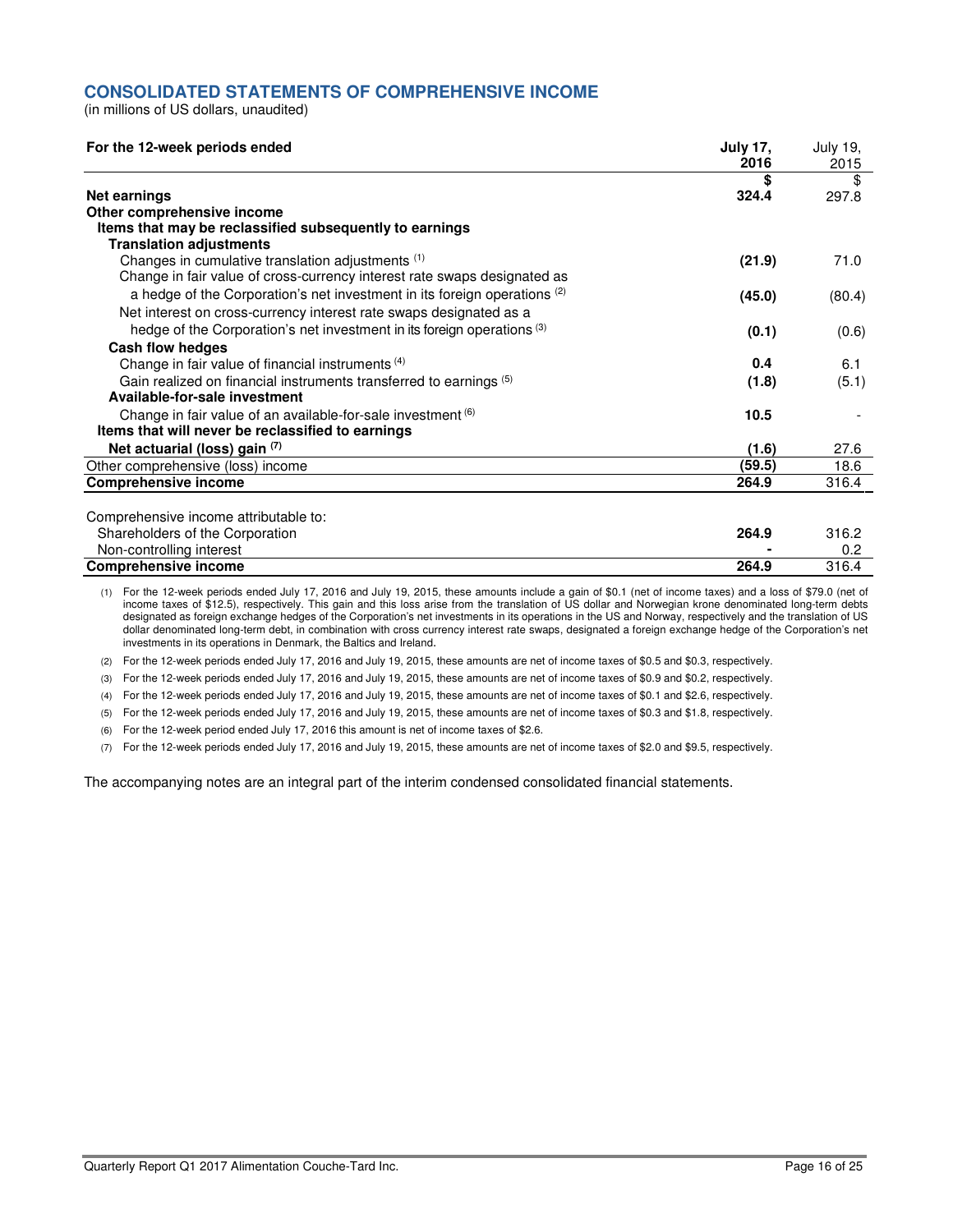## **CONSOLIDATED STATEMENTS OF CHANGES IN EQUITY**

(in millions of US dollars, unaudited)

| For the 12-week period ended    |         |                                                     |                 |               |                 |                | July 17, 2016 |
|---------------------------------|---------|-----------------------------------------------------|-----------------|---------------|-----------------|----------------|---------------|
|                                 |         | Attributable to the shareholders of the Corporation |                 |               |                 |                |               |
|                                 |         |                                                     |                 |               |                 |                |               |
|                                 |         |                                                     |                 | other         |                 | Non-           |               |
|                                 | Capital | Contributed                                         | <b>Retained</b> | comprehensive |                 | controlling    | Total         |
|                                 | stock   | surplus                                             | earnings        | loss (Note 6) | Total           | interest       | equity        |
|                                 | \$      | \$                                                  |                 | \$            | \$              | \$             |               |
| Balance, beginning of period    | 699.8   | 14.8                                                | 5,022.2         | (693.2)       | 5,043.6         | ۰.             | 5,043.6       |
| Comprehensive income:           |         |                                                     |                 |               |                 |                |               |
| Net earnings                    |         |                                                     | 324.4           |               | 324.4           |                | 324.4         |
| Other comprehensive loss        |         |                                                     |                 | (59.5)        | (59.5)          |                | (59.5)        |
| Comprehensive income            |         |                                                     |                 |               | 264.9           | $\blacksquare$ | 264.9         |
| Dividends declared              |         |                                                     | (34.5)          |               | (34.5)          |                | (34.5)        |
| Stock option-based compensation |         |                                                     |                 |               |                 |                |               |
| expense                         |         | 0.7                                                 |                 |               | 0.7             |                | 0.7           |
| Balance, end of period          | 699.8   | 15.5                                                | 5,312.1         |               | (752.7) 5.274.7 |                | 5.274.7       |

For the 12-week period ended July 19, 2015

|                                     | Attributable to the shareholders of the Corporation |                        |                      |                           |         |                         |                 |
|-------------------------------------|-----------------------------------------------------|------------------------|----------------------|---------------------------|---------|-------------------------|-----------------|
|                                     |                                                     |                        |                      | Accumulated               |         |                         |                 |
|                                     |                                                     |                        |                      | other                     |         |                         |                 |
|                                     |                                                     |                        |                      | comprehensive             |         | Non-                    |                 |
|                                     | Capital<br>stock                                    | Contributed<br>surplus | Retained<br>earnings | income (loss)<br>(Note 6) | Total   | controlling<br>interest | Total<br>equity |
|                                     | \$                                                  | \$                     | \$                   | \$                        | \$      | \$                      | \$              |
| Balance, beginning of period        | 697.2                                               | 10.7                   | 3,919.8              | (738.6)                   | 3,889.1 | 13.9                    | 3,903.0         |
| Comprehensive income:               |                                                     |                        |                      |                           |         |                         |                 |
| Net earnings                        |                                                     |                        | 297.6                |                           | 297.6   | 0.2                     | 297.8           |
| Other comprehensive loss            |                                                     |                        |                      | 18.6                      | 18.6    |                         | 18.6            |
| Comprehensive income                |                                                     |                        |                      |                           | 316.2   | 0.2                     | 316.4           |
| Dividends declared                  |                                                     |                        | (23.7)               |                           | (23.7)  |                         | (23.7)          |
| Stock option-based compensation     |                                                     |                        |                      |                           |         |                         |                 |
| expense                             |                                                     | 0.6                    |                      |                           | 0.6     |                         | 0.6             |
| Initial fair value of stock options |                                                     |                        |                      |                           |         |                         |                 |
| exercised                           | 0.1                                                 | (0.1)                  |                      |                           |         |                         |                 |
| Balance, end of period              | 697.3                                               | 11.2                   | 4.193.7              | (720.0)                   | 4,182.2 | 14.1                    | 4,196.3         |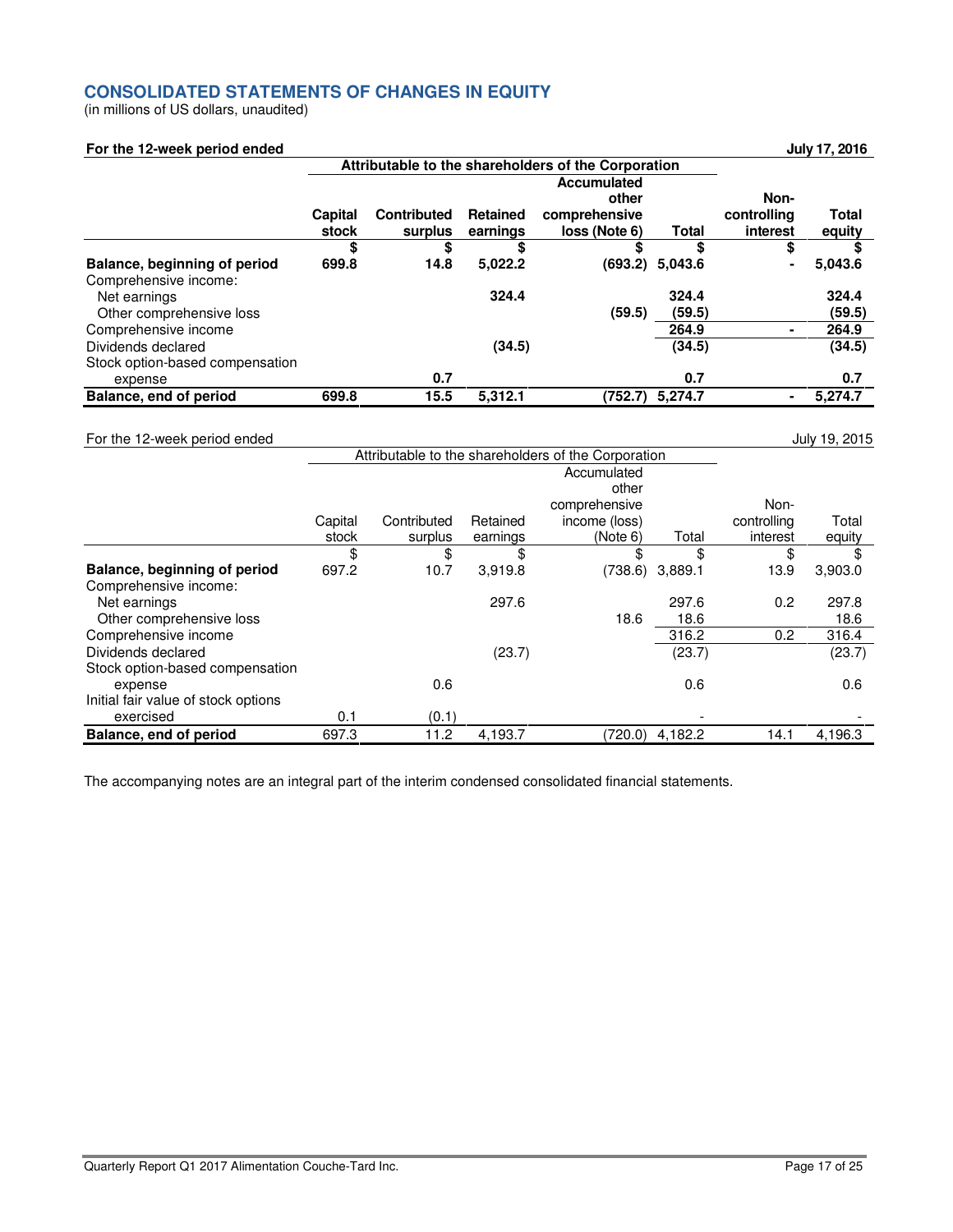## **CONSOLIDATED STATEMENTS OF CASH FLOWS**

(in millions of US dollars, unaudited)

## **For the 12-week periods ended July 17,** July 19,

| <b>I</b> OI the TZ-week perious ended                                                | <b>uuly</b> 17,<br>2016 | July 19,<br>2015 |
|--------------------------------------------------------------------------------------|-------------------------|------------------|
|                                                                                      | \$                      |                  |
| <b>Operating activities</b>                                                          |                         |                  |
| Net earnings                                                                         | 324.4                   | 297.8            |
| Adjustments to reconcile net earnings to net cash provided by operating activities   |                         |                  |
| Depreciation, amortization and impairment of property and equipment, intangible      |                         |                  |
| assets and other assets, net of amortization of deferred credits                     | 145.4                   | 122.4            |
| Deferred income taxes                                                                | 11.1                    | (9.0)            |
| Deferred credits                                                                     | 9.3                     | 4.0              |
| Share of earnings of joint ventures and associated companies accounted for using     |                         |                  |
| the equity method, net of dividends received                                         | (6.1)                   | (3.7)            |
| Gain on disposal of property and equipment and other assets                          | (1.6)                   | (1.9)            |
| Other                                                                                | 1.3                     | (0.4)            |
| Changes in non-cash working capital                                                  | (70.6)                  | (9.1)            |
| Net cash provided by operating activities                                            | 413.2                   | 400.1            |
| <b>Investing activities</b>                                                          |                         |                  |
| Investment in an associated company (Note 3)                                         | (294.0)                 |                  |
| Purchase of property and equipment, intangible assets and other assets               | (131.1)                 | (88.1)           |
| Proceeds from disposal of property and equipment and other assets                    | 22.6                    | 22.3             |
| Deposit for business acquisition                                                     | (3.9)                   |                  |
| Business acquisitions (Note 3)                                                       | (1.4)                   | (87.0)           |
| Restricted cash                                                                      | 0.5                     | (0.6)            |
| Net cash used in investing activities                                                | (407.3)                 | (153.4)          |
|                                                                                      |                         |                  |
| <b>Financing activities</b>                                                          |                         |                  |
| Issuance of euro denominated senior unsecured notes, net of financing costs (Note 4) | 853.8                   |                  |
| Net decrease in term revolving unsecured operating credit D (Note 4)                 | (821.4)                 | (587.1)          |
| Settlement of cross-currency interest rate swaps                                     | (9.8)                   |                  |
| Net decrease in other debt                                                           | (8.0)                   | (4.1)            |
| Issuance of Canadian dollar denominated senior unsecured notes, net of financing     |                         |                  |
| costs (Note 4)<br>Net cash provided by (used in) financing activities                | 14.6                    | 562.0<br>(29.2)  |
| Effect of exchange rate fluctuations on cash and cash equivalents                    | 1.0                     | 31.1             |
| Net increase in cash and cash equivalents                                            | 21.5                    | 248.6            |
| Cash and cash equivalents, beginning of period                                       | 599.4                   | 575.8            |
| Cash and cash equivalents, end of period (including cash related to assets held for  |                         |                  |
| sale)                                                                                | 620.9                   | 824.4            |
|                                                                                      |                         |                  |
| Supplemental information:                                                            |                         |                  |
| Interest paid                                                                        | 31.4                    | 19.4             |
| Interest and dividends received                                                      | 6.2                     | 4.2              |
| Income taxes paid                                                                    | 124.8                   | 102.0            |
| Cash and cash equivalents components:                                                |                         |                  |
| Cash and demand deposits                                                             | 552,2                   | 714.4            |
| Liquid investments                                                                   | 68.7                    | 110.0            |
|                                                                                      | 620.9                   | 824.4            |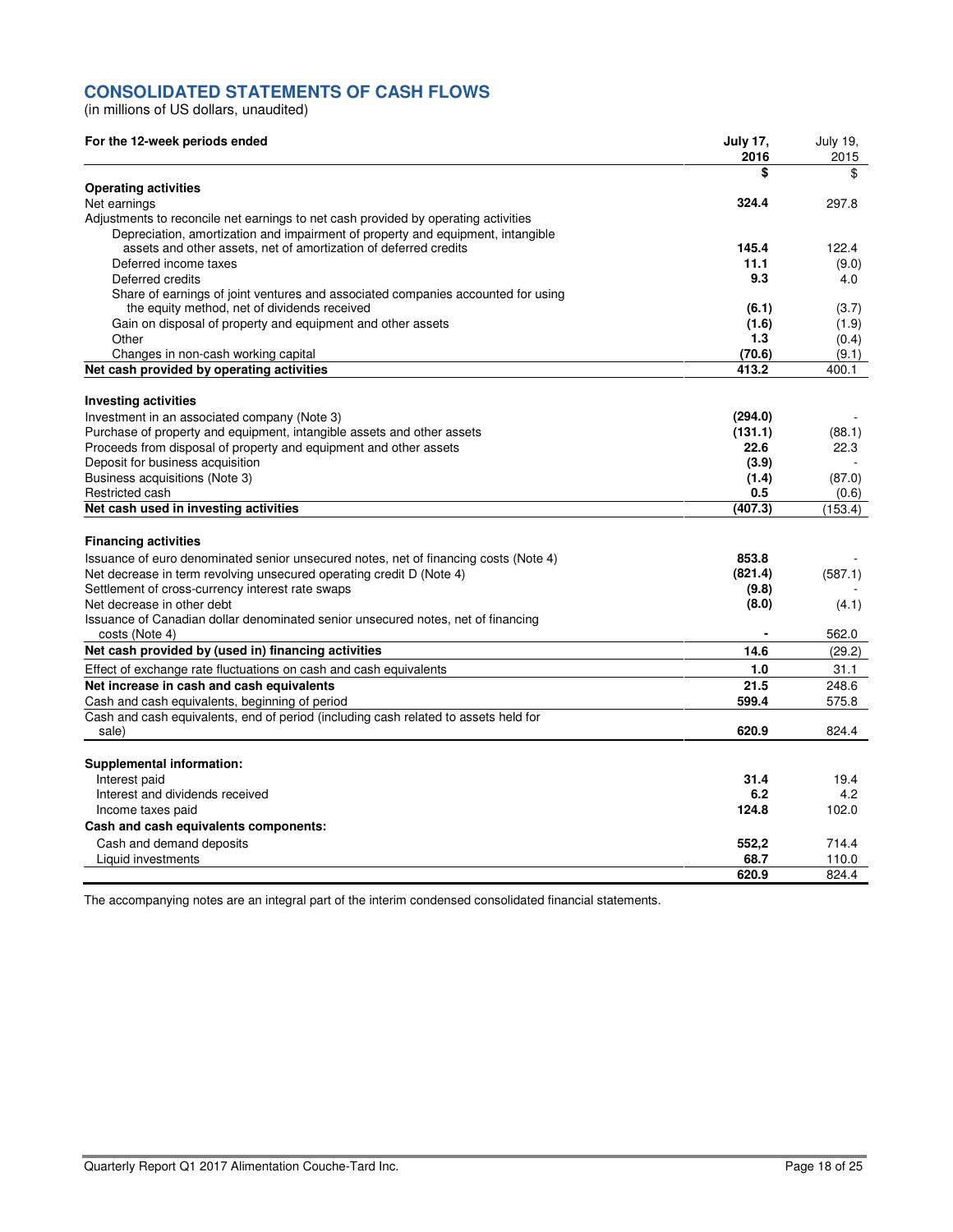# **CONSOLIDATED BALANCE SHEETS**

(in millions of US dollars, unaudited)

|                                                                                              | As at July 17,<br>2016 | As at April 24,<br>2016 |
|----------------------------------------------------------------------------------------------|------------------------|-------------------------|
|                                                                                              | \$                     | \$                      |
| <b>Assets</b>                                                                                |                        |                         |
| <b>Current assets</b>                                                                        |                        |                         |
| Cash and cash equivalents                                                                    | 620.9                  | 599.4                   |
| Restricted cash                                                                              | 1.2                    | 1.7                     |
| Accounts receivable                                                                          | 1,372.7                | 1,416.2                 |
| Inventories                                                                                  | 875.3                  | 816.7                   |
| Prepaid expenses                                                                             | 60.6                   | 67.9                    |
| Income taxes receivable                                                                      | 16.3                   | 32.9                    |
|                                                                                              | 2,947.0                | 2,934.8                 |
| Property and equipment                                                                       | 6,354.5                | 6,409.0                 |
| Goodwill                                                                                     | 1,830.3                | 1,843.9                 |
| Intangible assets                                                                            | 611.3                  | 631.9                   |
| Other assets                                                                                 | 349.8                  | 342.0                   |
| Investment in joint ventures and associated companies                                        | 375.4                  | 91.2                    |
| Deferred income taxes                                                                        | 43.2                   | 51.1                    |
|                                                                                              | 12,511.5               | 12,303.9                |
| <b>Liabilities</b><br><b>Current liabilities</b><br>Accounts payable and accrued liabilities | 2,498.9                | 2,516.7                 |
| Provisions                                                                                   | 108.9                  | 106.1                   |
| Income taxes payable                                                                         | 21.3                   | 54.1                    |
| Current portion of long-term debt (Note 4)                                                   | 29.9                   | 28.6                    |
|                                                                                              | 2,659.0                | 2,705.5                 |
| Long-term debt (Note 4)                                                                      | 2,829.3                | 2,828.4                 |
| Provisions                                                                                   | 463.7                  | 475.0                   |
| Pension benefit liability                                                                    | 99.9                   | 100.3                   |
| Other financial liabilities                                                                  | 257.4                  | 221.8                   |
| Deferred credits and other liabilities                                                       | 265.3                  | 264.9                   |
| Deferred income taxes                                                                        | 662.2                  | 664.4                   |
|                                                                                              | 7,236.8                | 7,260.3                 |
|                                                                                              |                        |                         |
| <b>Equity</b>                                                                                |                        |                         |
| Capital stock (Note 7)                                                                       | 699.8                  | 699.8                   |
| Contributed surplus                                                                          | 15.5                   | 14.8                    |
| Retained earnings                                                                            | 5,312.1                | 5,022.2                 |
| Accumulated other comprehensive loss (Note 6)                                                | (752.7)                | (693.2)                 |
|                                                                                              | 5,274.7                | 5,043.6                 |
|                                                                                              | 12,511.5               | 12,303.9                |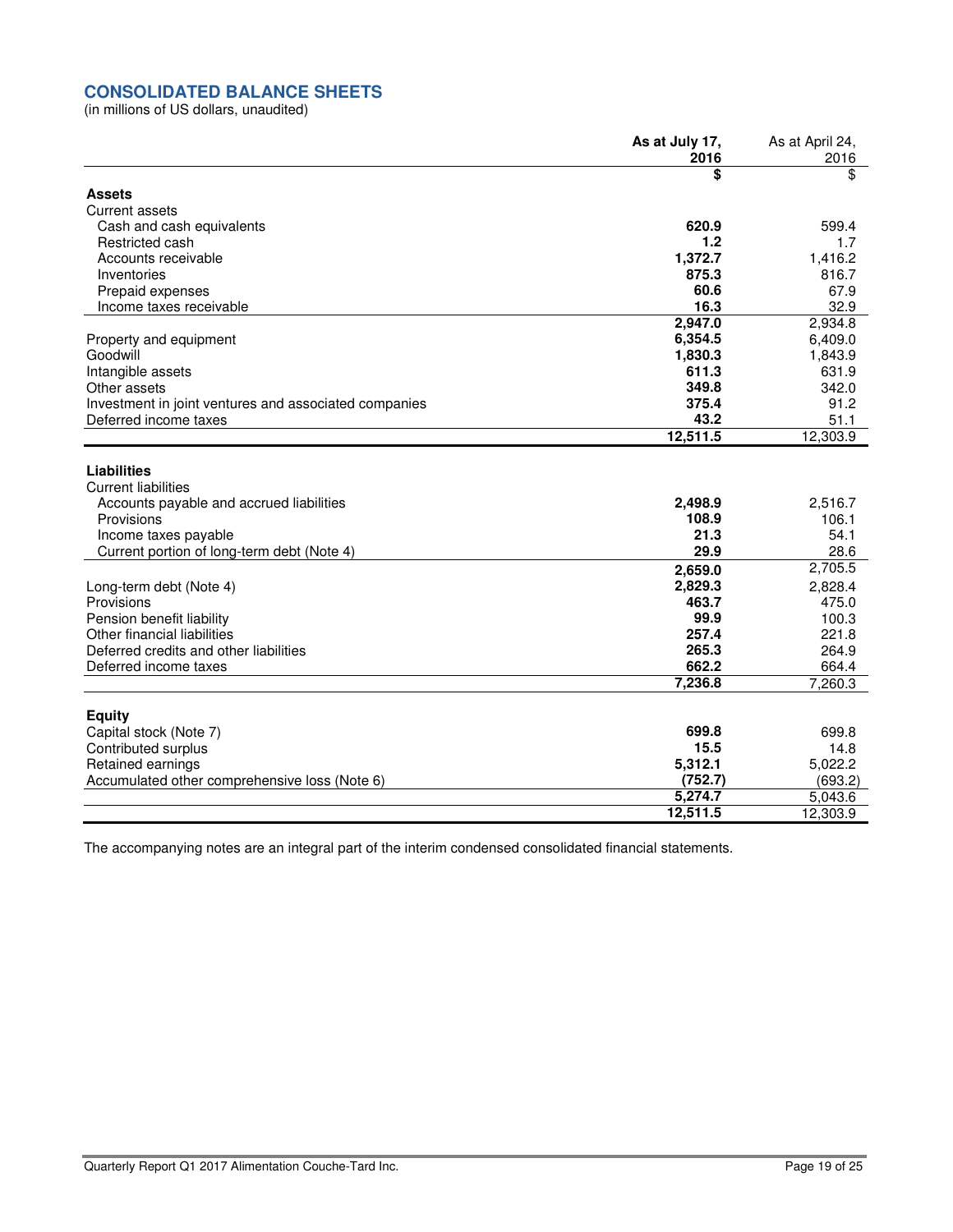(in millions of US dollars unless otherwise noted, except per share amounts, unaudited)

## **1. CONSOLIDATED FINANCIAL STATEMENTS PRESENTATION**

The unaudited interim condensed consolidated financial statements (the "interim financial statements") have been prepared by the Corporation in accordance with Canadian generally accepted accounting principles as set out in Part I of the Chartered Professional Accountants of Canada (CPA Canada) Handbook – Accounting, which incorporates International Financial Reporting Standards ("IFRS"), as issued by the International Accounting Standards Board ("IASB") applicable to the preparation of interim financial statements, including International Accounting Standard ("IAS") 34 "Interim Financial Reporting".

The interim financial statements were prepared in accordance with the same accounting policies and methods as the audited annual consolidated financial statements for the year ended April 24, 2016. The interim financial statements do not include all the information required for complete financial statements and should be read in conjunction with the audited annual consolidated financial statements and notes thereto in the Corporation's 2016 Annual Report. The results of operations for the interim periods presented do not necessarily reflect results expected for the full fiscal year. The Corporation's business follows a seasonal pattern. The busiest period is the first half-year of each fiscal year, which includes summer's sales.

On August 30, 2016, the Corporation's interim financial statements were approved by the Board of Directors who also approved their publication.

## **Comparative figures**

The Corporation has made adjustments to the preliminary purchase price allocation for the acquisition of Topaz. As a result, changes were made to: Property and equipment, Goodwill and Deferred income taxes assets in the Consolidated Balance Sheet as at April 24, 2016.

#### **2. ACCOUNTING CHANGES**

#### **Recently issued but not yet implemented**

In June 2016, the IASB issued "Classification and Measurement of Share-based Payment Transactions", which amends IFRS 2 "Share-based Payment", which clarifies how to account for certain types of share-based payment transactions, such as the effects of vesting and non-vesting conditions on the measurement of cash-settled share-based payments. These amendments are effective for annual periods beginning on or after January 1, 2018. The amendments are to be applied prospectively, with retrospective application permitted. The Corporation is currently evaluating the impact of these amendments on its consolidated financial statements.

## **3. BUSINESS ACQUISITIONS**

• On May 1, 2016, the Corporation completed the acquisition of all the shares of Dansk Fuel A/S ("Dansk Fuel") from A/S Dansk Shell, comprising 315 service stations, a commercial fuel business and an aviation fuel business, all located in Denmark. As per the requirements of the European commission, the Corporation will retain 127 sites, of which 82 are owned and 45 are leased from third parties and will divest the remaining of the Dansk Fuel business in addition to 24 of its legacy sites. In order to meet these requirements, the Corporation signed an agreement for the sale of the shares of Dansk Fuel to DCC Holding A/S, a subsidiary of DCC plc, which is pending the customary regulatory approvals. This sale transaction is expected to close during the third quarter of fiscal 2017, once the retained sites are transferred to the Corporation's Danish subsidiary. Until approval and completion of this transaction, Couche-Tard and Dansk Fuel will continue to operate separately. A trustee has been appointed to manage and operate Dansk Fuel during this interim period as required by the European commission. As the Corporation does not have control over Dansk Fuel's operation, its shares are accounted for as an investment in an associated company using the equity method during this quarter.

The Corporation gains control over the operations of the retained sites as they are transferred from Dansk Fuel to its Danish subsidiary and from that date, the results and assets related to these sites are included in its balance sheet and its consolidated earnings. Of the 127 retained sites, 72 are full-service stations, 49 are unmanned automated fuel stations and 6 are truck stops, all of which are dealer-operated. During the first quarter of fiscal 2017, the Corporation has reached agreements with the independent dealers to convert all the retained sites to company-operated sites.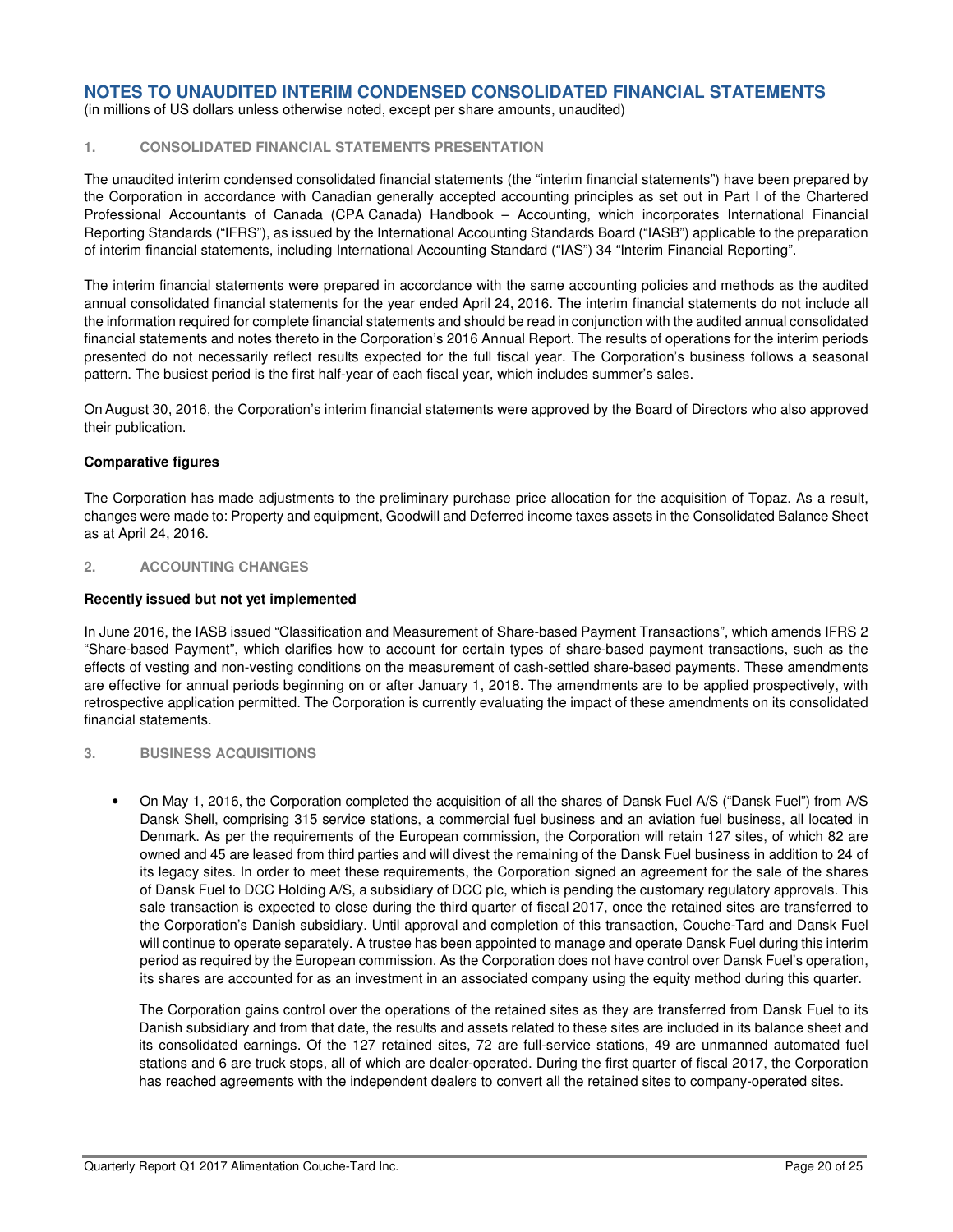(in millions of US dollars unless otherwise noted, except per share amounts, unaudited)

During the first quarter of fiscal year 2017, the Corporation has transferred 50 sites from Dansk Fuel to its Danish subsidiary and converted those 50 sites to the company-operated model. The Corporation expects that the transfer and conversion of the remaining 77 sites will be completed by the end of third quarter of fiscal year 2017.

• During the 12-week period ended July 17, 2016, the Corporation also acquired one store through a distinct transaction. The Corporation owns the land and building for this site.

For the 12-week period ended July 17, 2016, acquisition costs of \$1.0 in connection with these acquisitions and other unrealized or ongoing acquisitions are included in Operating, selling, administrative and general expenses.

These acquisitions were settled for a total cash consideration of \$19.8. Since the Corporation has not yet completed its fair value assessment of the assets acquired, the liabilities assumed and goodwill for all transactions, the preliminary purchase price allocations of these acquisitions are subject to adjustments to the fair value of the assets, liabilities and goodwill until the process is completed.

The purchase price allocations based on the estimated fair value on the date of acquisition and available information as at the date of publication of these consolidated financial statements are as follows:

|                                                                   | \$     |
|-------------------------------------------------------------------|--------|
| Tangible assets acquired                                          |        |
| Inventories                                                       | 2.6    |
| Property and equipment                                            | 16.0   |
| Other assets                                                      | 1.7    |
| Total tangible assets                                             | 20.3   |
| Liabilities assumed                                               |        |
| Provisions                                                        | 1.6    |
| <b>Total liabilities</b>                                          | 1.6    |
| Net tangible assets acquired                                      | 18.7   |
| Goodwill                                                          | 1.1    |
| Total consideration                                               | 19.8   |
| Deemed consideration for transfer of 50 sites from Dansk Fuel A/S | (18.4) |
| Total cash consideration paid                                     | 1.4    |

The Corporation expects that all of the goodwill related to these transactions will be deductible for tax purposes.

These acquisitions were concluded in order to expand the Corporation's market share, to penetrate new markets and to increase its economies of scale. These acquisitions generated goodwill mainly due to the strategic location of stores acquired. Since the date of acquisition, revenues and net loss from these stores amounted to \$2.3 and \$0.2, respectively. Considering the nature of these acquisitions, the available financial information does not allow for the accurate disclosure of pro-forma revenues and net earnings had the Corporation concluded these acquisitions at the beginning of its fiscal year.

## **Acquisition of Topaz**

On February 1, 2016, the Corporation acquired all outstanding shares of Topaz Energy Group Limited, Resource Property Investment Fund plc and Esso Ireland Limited, collectively known as "Topaz" for a total cash consideration of €258.0 or \$280.9 plus a contingent consideration of a maximum undiscounted amount of €15.0 (\$16.3) payable upon signature of two contracts. The fair value of the contingent consideration was estimated at €15.0 (\$16.3) using the Corporation's knowledge of the negotiations' progress at the acquisition date and represents the Corporation's best estimate. Topaz is the leading convenience and fuel retailer in Ireland with a network comprising 444 service stations. Of these service stations, 158 are operated by Topaz and 286 by dealers. As a result of this transaction, the Corporation became owner of the land and buildings for 77 sites, lessor of the land and owner of the buildings for 24 sites and lessor of these same assets for the remaining sites. The agreement also encompasses a significant commercial fuel operation, with over 30 depots and two owned terminals.

Given the size and timing of the transaction, the Corporation has not yet completed its fair value assessment of the assets acquired, the liabilities assumed and the goodwill for this transaction. Consequently, the fair value adjustments related to this acquisition are included in goodwill in the preliminary purchase price allocation. The Corporation's preliminary work has identified the following intangible assets which have not yet been valued in this preliminary allocation: customer relations, software, favorable leases and a trademark. This preliminary purchase price allocation is subject to adjustments to the fair value of the assets, liabilities and goodwill until the process is completed by the end of the 2017 fiscal year. The table below shows Topaz's initial purchase price allocation as reported in the Corporation's 2016 annual consolidated financial statements and the changes made to adjust this allocation based on available information as at the date of authorisation of these consolidated financial statements.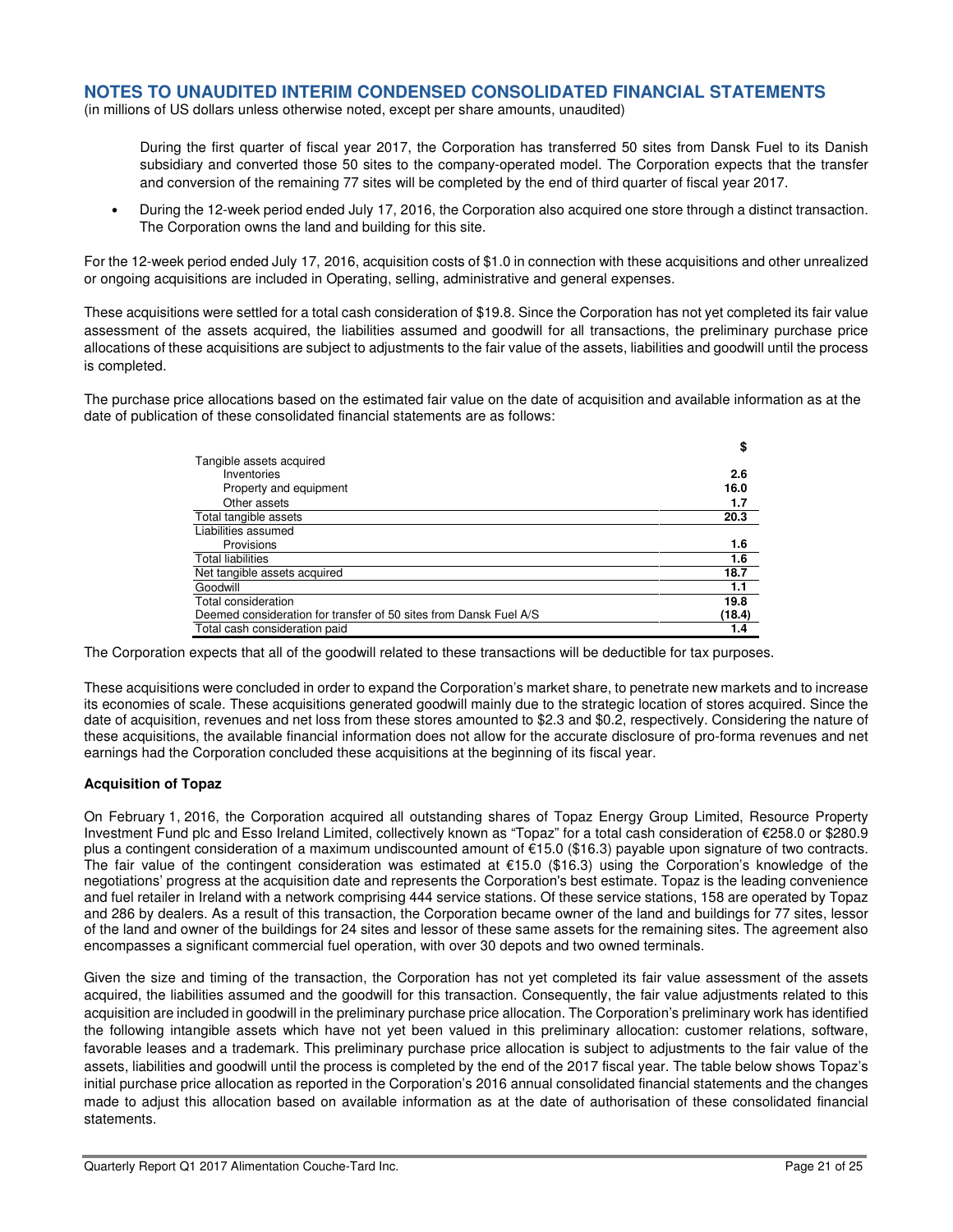(in millions of US dollars unless otherwise noted, except per share amounts, unaudited)

|                                          | Initial allocation | Changes | Adjusted<br>allocation |
|------------------------------------------|--------------------|---------|------------------------|
|                                          | \$                 | \$      | \$                     |
| <b>Assets</b>                            |                    |         |                        |
| <b>Current assets</b>                    |                    |         |                        |
| Cash and cash equivalents                | 28.4               |         | 28.4                   |
| Accounts receivable                      | 213.5              |         | 213.5                  |
| Inventories                              | 38.1               |         | 38.1                   |
| Prepaid expenses                         | 12.9               |         | 12.9                   |
|                                          | 292.9              |         | 292.9                  |
| Property and equipment                   | 509.0              | 4.1     | 513.1                  |
| Identifiable intangible assets           | 5.1                |         | 5.1                    |
| Other assets                             | 5.1                |         | 5.1                    |
| Deferred income taxes                    | 2.2                | 2.8     | 5.0                    |
|                                          | 814.3              | 6.9     | 821.2                  |
| <b>Liabilities</b>                       |                    |         |                        |
| <b>Current liabilities</b>               |                    |         |                        |
| Accounts payable and accrued liabilities | 237.7              |         | 237.7                  |
| Provisions                               | 2.4                |         | 2.4                    |
| Current portion of long-term debt        | 231.3              |         | 231.3                  |
|                                          | 471.4              |         | 471.4                  |
| Long term debt                           | 153.0              |         | 153.0                  |
| Provisions                               | 19.5               |         | 19.5                   |
| Pension benefit liability                | 9.6                |         | 9.6                    |
|                                          | 653.5              |         | 653.5                  |
| Net identifiable assets                  | 160.8              | 6.9     | 167.7                  |
| Acquisition goodwill                     | 136.4              | (6.9)   | 129.5                  |
| Consideration                            | 297.2              |         | 297.2                  |
| Contingent consideration                 | 16.3               |         | 16.3                   |
| Cash and cash equivalents acquired       | 28.4               |         | 28.4                   |
| Net cash flow for the acquisition        | 252.5              |         | 252.5                  |

The Corporation expects that none of the goodwill related to this transaction will be deductible for tax purposes.

This acquisition was concluded in order to penetrate new markets and to increase its economies of scale.

## **4. LONG-TERM DEBT**

|                                                                                                    | As at July 17,<br>2016 | As at April 24,<br>2016 |
|----------------------------------------------------------------------------------------------------|------------------------|-------------------------|
|                                                                                                    |                        |                         |
| Canadian dollar denominated senior unsecured notes                                                 | 1,549.6                | 1.573.2                 |
| US dollar denominated term revolving unsecured operating credit D, maturing in December 2019       | 64.0                   | 841.2                   |
| Canadian dollar denominated term revolving unsecured operating credit D, maturing in December 2019 |                        | 43.0                    |
| NOK denominated senior unsecured notes maturing in February 2026                                   | 80.1                   | 81.8                    |
| Euro denominated senior unsecured notes maturing in May 2026                                       | 829.4                  |                         |
| NOK floating-rate bonds, 5.04%, maturing in February 2017                                          | 1.8                    | 1.8                     |
| NOK fixed-rate bonds, 5.75%, maturing in February 2019                                             | 1.6                    | 1.6                     |
| Other debt, including finance leases, maturing at various dates                                    | 332.7                  | 314.4                   |
|                                                                                                    | 2,859.2                | 2.857.0                 |
| Current portion of long-term debt                                                                  | 29.9                   | 28.6                    |
|                                                                                                    | 2,829.3                | 2.828.4                 |

On May 6, 2016, the Corporation proceeded with the issuance of euro denominated senior unsecured notes totaling  $\epsilon$ 750.0 with a coupon rate of 1.875% and maturing on May 6, 2026. Interest is payable annually on May 6 of each year. The net proceeds from the issuance were mainly used to repay a portion of the Corporation's term revolving unsecured operating credit facility.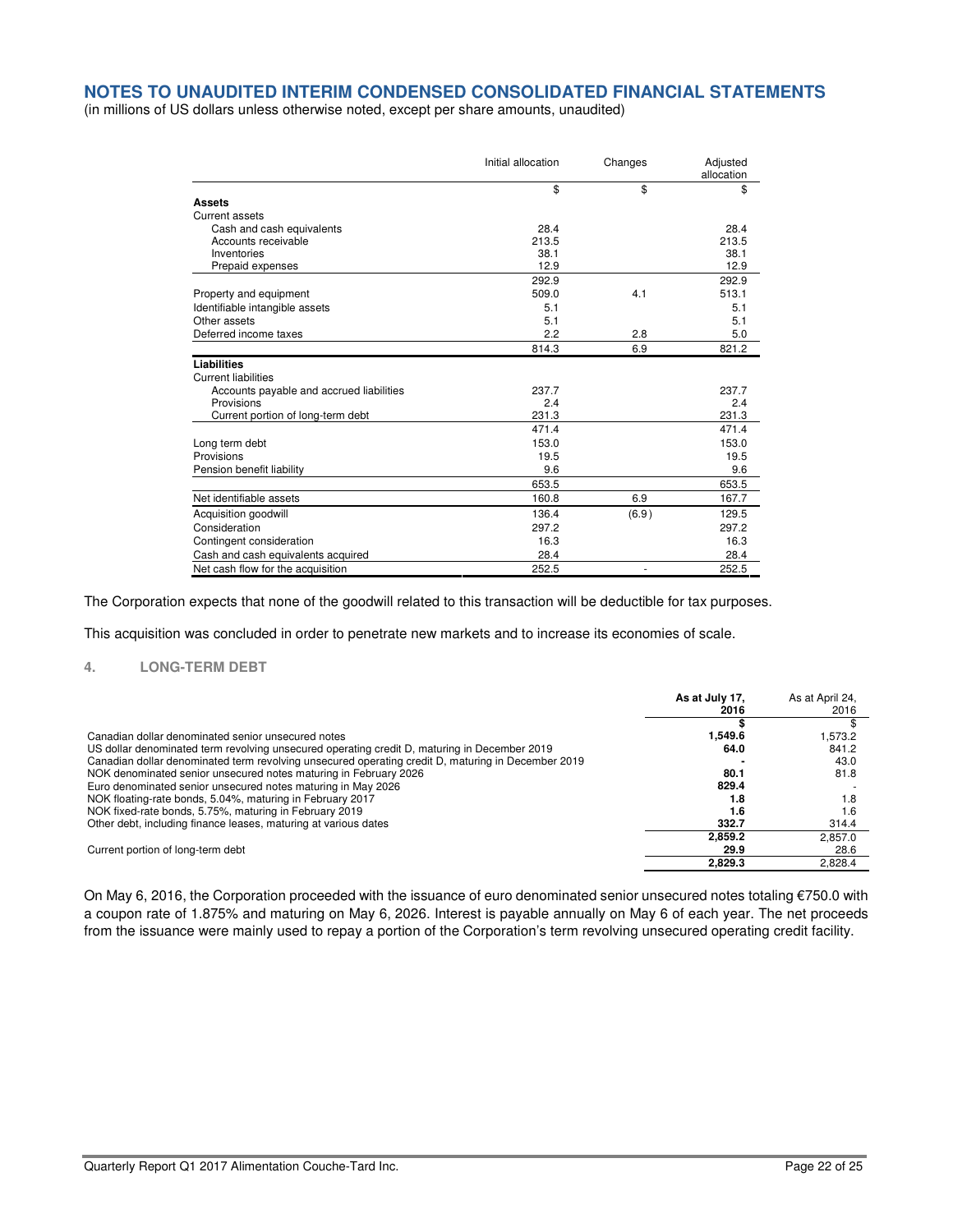(in millions of US dollars unless otherwise noted, except per share amounts, unaudited)

## **5. NET EARNINGS PER SHARE**

The following table presents the information for the computation of basic and diluted net earnings per share:

|                                                                  |              | 12-week period<br>ended July 17, 2016                  |                           |              | 12-week period<br>ended July 19, 2015                  |                           |
|------------------------------------------------------------------|--------------|--------------------------------------------------------|---------------------------|--------------|--------------------------------------------------------|---------------------------|
|                                                                  | Net earnings | Weighted average<br>number of shares<br>(in thousands) | Net earnings<br>per share | Net earnings | Weighted average<br>number of shares<br>(in thousands) | Net earnings<br>per share |
|                                                                  | Þ            |                                                        |                           |              |                                                        |                           |
| Basic net earnings attributable to Class A<br>and B shareholders | 324.4        | 567.677                                                | 0.57                      | 297.6        | 567.381                                                | 0.52                      |
| Dilutive effect of stock options                                 |              | 1.524                                                  |                           |              | 1.714                                                  |                           |
| Diluted net earnings available for Class A<br>and B shareholders | 324.4        | 569.201                                                | 0.57                      | 297.6        | 569.095                                                | 0.52                      |

When they have an anti-dilutive effect, stock options must be excluded from the calculation of the diluted net earnings per share. For the 12-week periods ended July 17, 2016, 203,713 stock options were excluded and no stock options were excluded for the 12-week period ended July 19, 2015.

## **6. ACCUMULATED OTHER COMPREHENSIVE LOSS**

#### **As at July 17, 2016**

|                                                    |                                          | Attributable to shareholders of the Corporation |                                               |                                      |                           |                                     |                                               |  |
|----------------------------------------------------|------------------------------------------|-------------------------------------------------|-----------------------------------------------|--------------------------------------|---------------------------|-------------------------------------|-----------------------------------------------|--|
|                                                    |                                          | Items that may be reclassified to earnings      | Will never be<br>reclassified to<br>earnings  |                                      |                           |                                     |                                               |  |
|                                                    | Cumulative<br>translation<br>adjustments | <b>Net</b><br>investment<br>hedge               | Net interest<br>on net<br>investment<br>hedge | Available-<br>for-sale<br>investment | <b>Cash flow</b><br>hedge | Cumulative<br>net actuarial<br>loss | Accumulated<br>other<br>comprehensive<br>loss |  |
|                                                    |                                          | ъ                                               | ъ                                             |                                      | S                         |                                     |                                               |  |
| Balance, before income taxes<br>Less: Income taxes | (456.0)                                  | (282.9)<br>(0.2)                                | 1.5<br>(0.2)                                  | (2.4)<br>0.9                         | 2.9<br>0.8                | (19.0)<br>(4.5)                     | (755.9)<br>(3.2)                              |  |
| Balance, net of income taxes                       | (456.0)                                  | (282.7)                                         | 1.7                                           | (3.3)                                | 2.1                       | (14.5)                              | (752.7)                                       |  |

#### As at July 19, 2015

|                                                    |                                          | Attributable to shareholders of the Corporation |                                              |                    |                                  |                                         |  |  |  |  |
|----------------------------------------------------|------------------------------------------|-------------------------------------------------|----------------------------------------------|--------------------|----------------------------------|-----------------------------------------|--|--|--|--|
|                                                    |                                          | Items that may be reclassified to earnings      | Will never be<br>reclassified to<br>earnings |                    |                                  |                                         |  |  |  |  |
|                                                    | Cumulative<br>translation<br>adiustments | Net investment<br>hedae                         | Net interest on<br>net investment<br>hedae   | Cash flow<br>hedae | Cumulative net<br>actuarial loss | Accumulated other<br>comprehensive loss |  |  |  |  |
|                                                    |                                          |                                                 |                                              |                    |                                  |                                         |  |  |  |  |
| Balance, before income taxes<br>Less: Income taxes | (483.8)                                  | (242.3)                                         | 5.3<br>.5                                    | 8.8<br>2.3         | (6.4)<br>(2.2)                   | (718.4)<br>1.6                          |  |  |  |  |
| Balance, net of income taxes                       | (483.8)                                  | (242.3)                                         | 3.8                                          | 6.5                | (4.2)                            | (720.0)                                 |  |  |  |  |

## **7. CAPITAL STOCK**

#### **Issued and outstanding shares**

As at July 17, 2016, the Corporation has 147,766,540 (147,766,540 as at April 24, 2016) issued and outstanding Class A multiple voting shares each comprising ten votes per share and 419,927,261 (419,823,571 as at April 24, 2016) issued and outstanding Class B subordinate voting shares each comprising one vote per share.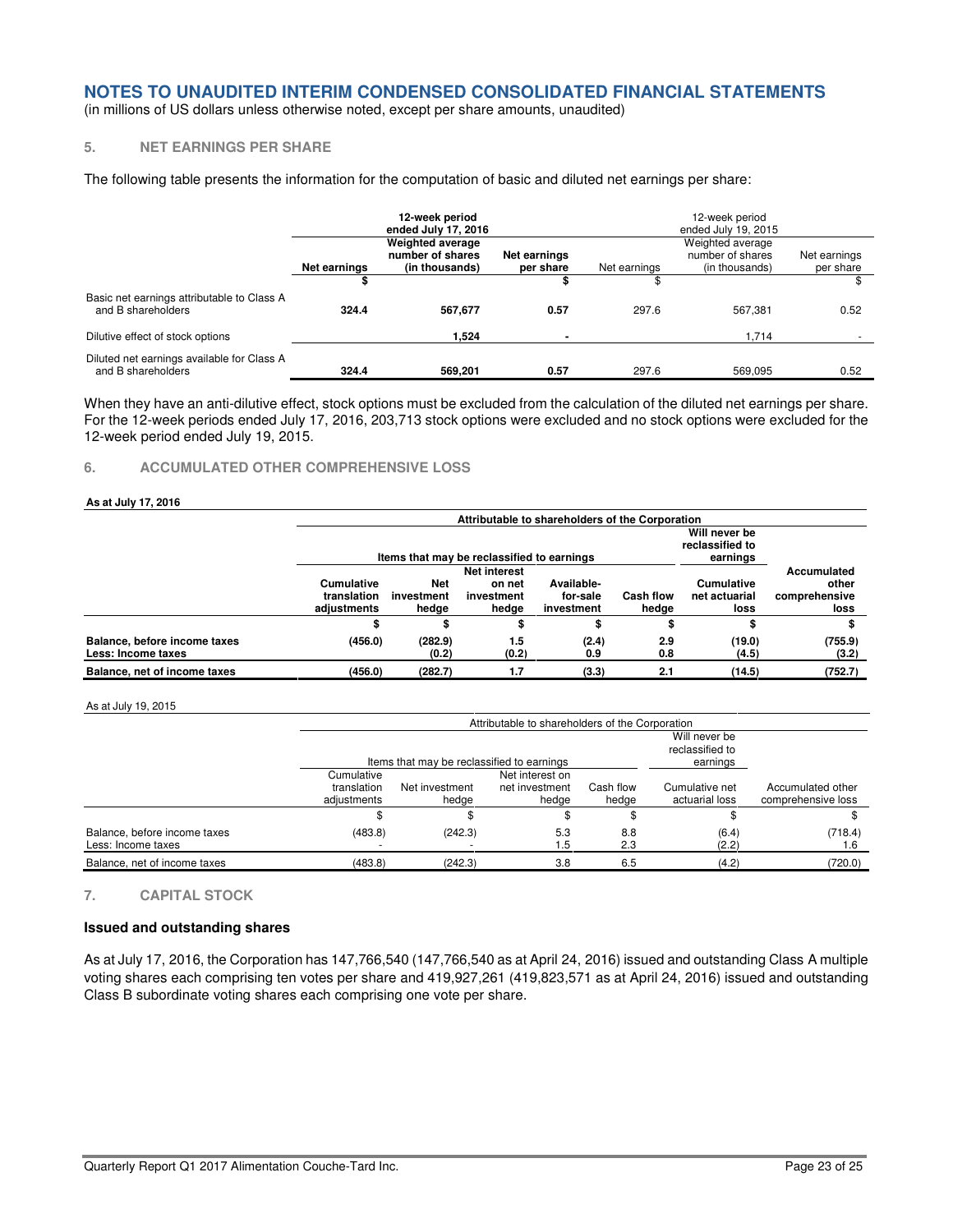(in millions of US dollars unless otherwise noted, except per share amounts, unaudited)

## **8. REPURCHASE OF NON-CONTROLLING INTEREST IN CIRCLE K ASIA S.À.R.L.**

On July 24, 2015, the Corporation exercised its option to repurchase the non-controlling interest in Circle K Asia s.à.r.l. ("Circle K Asia") for a cash consideration of \$11.8. The difference between the consideration paid and the value of the non-controlling interest as at July 24, 2015 was recorded to contributed surplus. As a result of this transaction, the Corporation's redemption liability was nullified and its reversal was recorded to retained earnings. The Corporation now owns 100% of Circle K Asia's operations.

## **9. SEGMENTED INFORMATION**

The Corporation operates convenience stores in the United States, in Europe and in Canada. It essentially operates in one reportable segment, the sale of goods for immediate consumption, road transportation fuel and other products mainly through company-operated and franchised stores. The Corporation operates its convenience store chain under several banners, including Circle K, Couche-Tard, Mac's, Kangaroo Express, Statoil, Ingo, Topaz and Re.Store. Revenues from external customers mainly fall into three categories: merchandise and services, road transportation fuel and other.

|                                          | 12-week period<br>ended July 17, 2016 |         |        |         | 12-week period<br>ended July 19, 2015 |         |         |         |
|------------------------------------------|---------------------------------------|---------|--------|---------|---------------------------------------|---------|---------|---------|
|                                          | <b>United States</b>                  | Europe  | Canada | Total   | <b>United States</b>                  | Europe  | Canada  | Total   |
|                                          | \$                                    | \$      | \$     | \$      | \$                                    | \$      | \$      | \$      |
| <b>External customer</b><br>revenues (a) |                                       |         |        |         |                                       |         |         |         |
| Merchandise and services                 | 1.812.9                               | 263.6   | 456.3  | 2,532.8 | 1.760.4                               | 206.0   | 471.0   | 2.437.4 |
| Road transportation fuel                 | 3.807.9                               | 1,351.4 | 501.9  | 5.661.2 | 4.437.7                               | 1.374.9 | 561.7   | 6.374.3 |
| Other                                    | 3.0                                   | 223.5   | 0.1    | 226.6   | 3.7                                   | 164.1   | 0.1     | 167.9   |
|                                          | 5,623.8                               | 1,838.5 | 958.3  | 8,420.6 | 6,201.8                               | 1.745.0 | 1,032.8 | 8,979.6 |
| <b>Gross Profit</b>                      |                                       |         |        |         |                                       |         |         |         |
| Merchandise and services                 | 602.0                                 | 109.9   | 151.4  | 863.3   | 583.4                                 | 86.2    | 156.3   | 825.9   |
| Road transportation fuel                 | 362.5                                 | 210.2   | 39.2   | 611.9   | 317.4                                 | 185.8   | 37.2    | 540.4   |
| Other                                    | 3.0                                   | 41.1    | 0.1    | 44.2    | 3.7                                   | 49.2    | 0.1     | 53.0    |
|                                          | 967.5                                 | 361.2   | 190.7  | 1.519.4 | 904.5                                 | 321.2   | 193.6   | 1,419.3 |
| Total long-term assets (b)               | 5,146.1                               | 3,736.9 | 589.3  | 9,472.3 | 4,909.8                               | 2,699.3 | 522.8   | 8,131.9 |

Information on the principal revenue classes as well as geographic information is as follows:

(a) Geographic areas are determined according to where the Corporation generates operating income (where the sale takes place) and according to the location of the long-term assets.

(b) Excluding financial instruments, deferred tax assets and post-employment benefit assets.

#### **10. FAIR VALUE**

The fair value of Trade accounts receivable and vendor rebates receivable, Credit and debit cards receivable and Accounts payable and accrued liabilities is comparable to their carrying amount given their short maturity. The fair value of Obligations related to buildings and equipment under finance leases is comparable to its carrying amount given that implicit interest rates are generally consistent with equivalent market interest rates for similar obligations. The carrying value of the term revolving unsecured operating credit D approximates its fair value given that its credit spread is similar to the credit spread the Corporation would obtain under similar conditions at the reporting date.

#### **Fair value hierarchy**

Fair value measurements are categorized in accordance with the following levels:

- Level 1: Unajusted quoted prices in active markets for identical assets or liabilities;
- Level 2: inputs other than quoted prices included in Level 1 but that are observable for the asset or liability, either directly or indirectly; and
- Level 3: inputs for the asset or liability that are not based on observable market data.

The estimated fair value of each class of financial instruments, the methods and assumptions that were used to determine it and their fair value hierarchy are as follows: